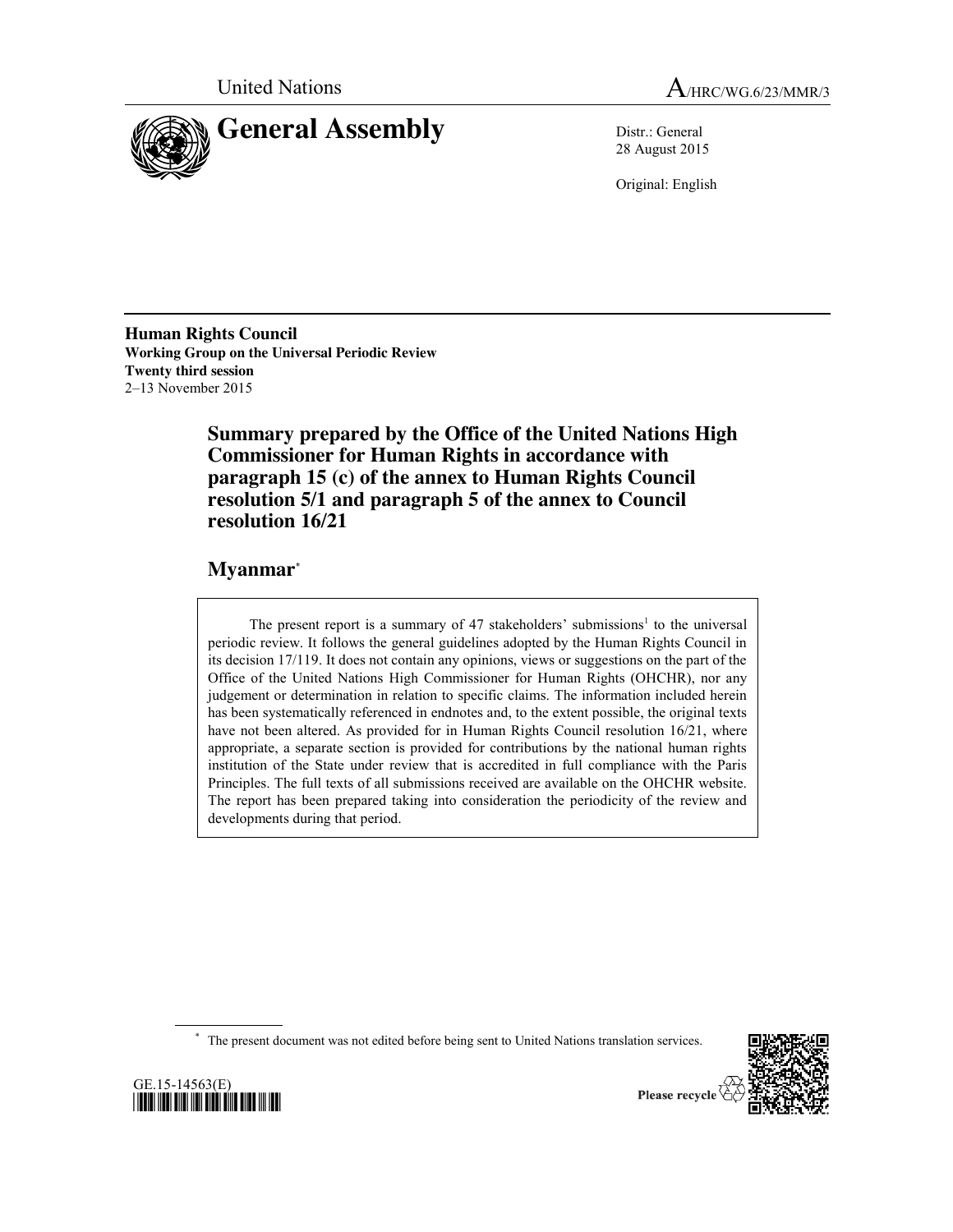# **Information provided by stakeholders**

## **A. Background and framework**

## **1. Scope of international obligations**

1. A number of organizations pointed out that, during its first UPR in 2011, Myanmar had supported recommendations to consider signing and ratifying core human rights treaties, but had made no significant progress.<sup>2</sup>

2. Institute for Human Rights and Business (IHRB) recommended that Myanmar ratify the remaining five of the eight ILO Fundamental Conventions and ILO Convention No. 169 on Indigenous and Tribal Peoples.<sup>3</sup>

3. Joint Submission 1 (JS1) and Karen Human Rights Group (KHRG) recommended that Myanmar immediately ratify the 1997 Anti-Personnel Mine Ban Treaty4 (Ottawa Treaty).<sup>5</sup>

## **2. Constitutional and legislative framework**

4. Asian Legal Resource Centre (ALRC) stated that, under the Constitution, the military was placed outside of the judicial authority.<sup>6</sup> Joint Submission 5 (JS5) indicated that 25 per cent of the seats in the legislative bodies were reserved for the military and that those appointed members of military effectively held a veto over any legislation or constitutional amendments.7

## **3. Institutional and human rights infrastructure and policy measures**

5. Myanmar National Human Rights Commission (MNHRC) noted that it had been established by the Presidential Ordinance in September 2011. In order to be in compliance with the Paris Principles, the MNHRC Law had been enacted by Parliament in March 2014 as Law No. 21/2014.8

6. JS1 stated that MNHRC did not guarantee total independence from the Executive.<sup>9</sup> Joint Submission 4 (JS4) stated that the selection and appointment of MNHRC members lacked transparency. MNHRC also included officials from the previous military regime. Furthermore, MNHRC had failed to effectively investigate human rights violations, including the January 2014 Du Chee Yar Tan violence, in which at least 48 Rohingya had reportedly been killed, as well as attacks against civilians in Kachin and Shan States.<sup>10</sup>

7. Joint Submission (JS13) indicated that the MNHRC did not ensure confidentiality of complaints, which particularly impacted women who were victims of sexual violence.<sup>11</sup>

## **B. Cooperation with human rights mechanisms**

## **1. Cooperation with special procedures**

8. Christian Solidarity Worldwide (CSW) stated that, in 2013, the Special Rapporteur on the situation of human rights in Myanmar had been left unprotected when a 200-strong mob attacked his car during his visit in Meikhtila. The subsequent Special Rapporteur on the situation of human rights in Myanmar had also experienced sexist intimidation during her visit to the country in January 2015.<sup>12</sup> International Service for Human Rights (ISHR) recommended that Myanmar cooperate promptly, substantively and fully with the Special Procedures of the Human Rights Council.<sup>13</sup>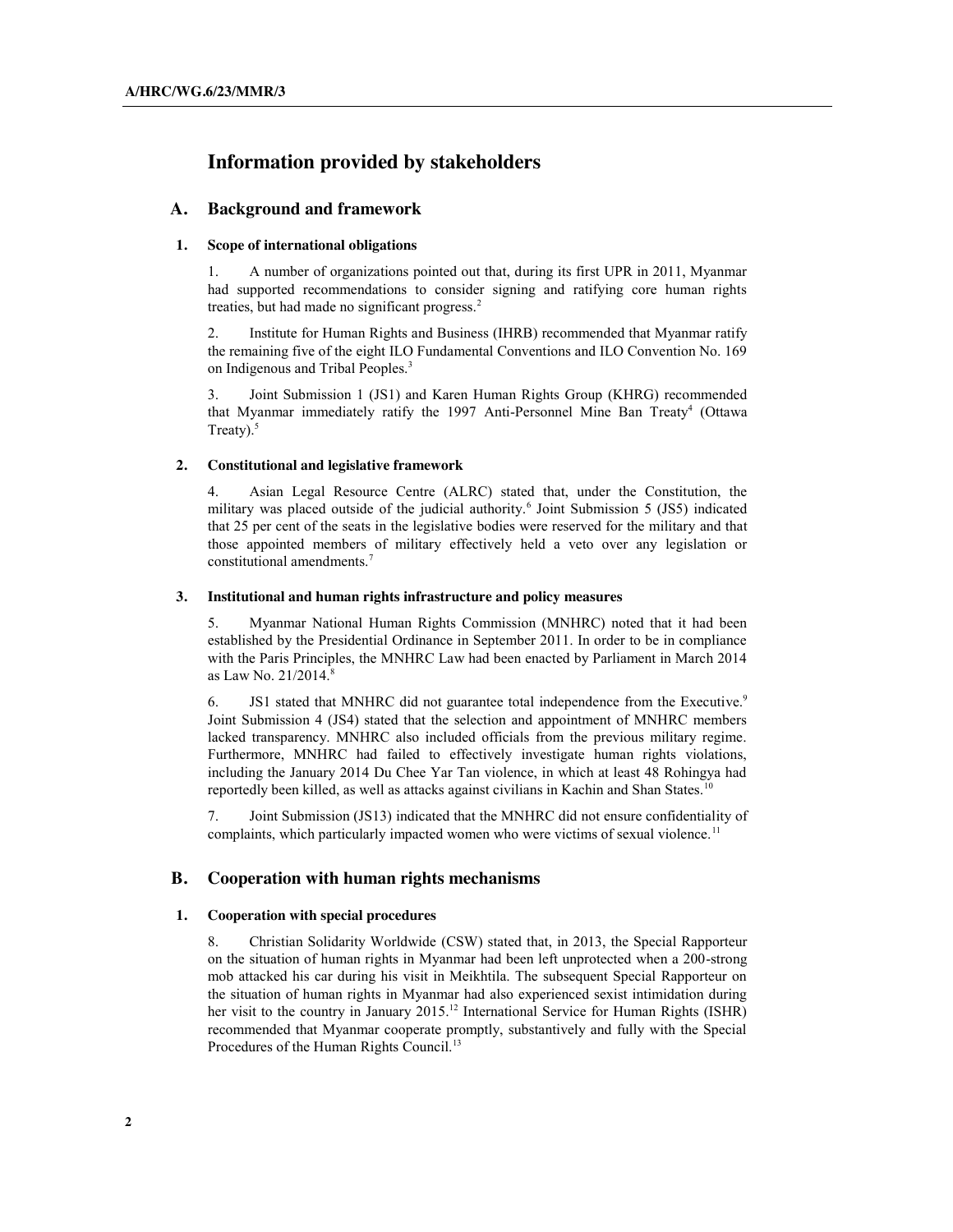## **2. Cooperation with the Office of the United Nations High Commissioner for Human Rights**

9. A number of organizations indicated that Myanmar had not followed up on the invitation for OHCHR to establish a country office, despite promises made by President Thein Sein and recommended that Myanmar facilitate the establishment of an OHCHR office, which would be able to operate throughout the country with a full promotion and protection mandate.<sup>14</sup>

## **C. Implementation of international human rights obligations, taking into account applicable international humanitarian law**

## **1. Equality and non-discrimination**

10. Joint Submission 10 (JS10) and JS13 stated that women had been effectively excluded from participating in negotiations for peace in relation to the Government's conflicts with ethnic groups.<sup>15</sup>

11. Lutheran World Federation (LWF) indicated that, in October 2013, the Myanmar Government had published the National Strategic Plan for the Advancement of Women 2013-2022. However, little progress had been made to implement it, largely due to the lack of financial and human resources as well as poor coordination between government departments.<sup>16</sup>

12. IHRB stated that women often did not receive equal pay for work of equal value.<sup>17</sup>

13. A number of organizations expressed serious concern about a package of four laws aimed at "protecting race and religion".<sup>18</sup> Amnesty International (AI) noted that, in January 2015, Parliament had begun consideration of these laws. However, they were discriminatory, and two of them – the Religious Conversion Bill and the Buddhist Women's Special Marriage Bill – were inherently flawed. The Population Control Healthcare Law lacked sufficient safeguards against all forms of discrimination, while the Monogamy Bill prohibited extramarital affairs and cohabitation.<sup>19</sup>

14. Society for Threatened Peoples International (STPI) indicated that these four bills had been proposed by an extremist Buddhist organization, which was connected to the nationalist Buddhist monk Wirathu and the 969 movement.<sup>20</sup> Open Doors International (ODI) stated that these bills had been demanded by the 969 movement, but were also supported by more than one million signatures of citizens across the country.<sup>21</sup>

15. According to STPI, the Buddhist Women's Special Marriage Bill prescribed Buddhist women to get permission from both parents and local government officials before marrying men from another religious faith, while non-Buddhist men were forced to convert to Buddhism before marrying Buddhist women.<sup>22</sup> ADF International stated that the bill made it more onerous for a non-Buddhist man to marry a Buddhist woman.<sup>23</sup>

16. STPI reported that, according to the Population Control Bill, the Government put a limit to the number of children people could have.<sup>24</sup> SEDF stated that this bill stipulated that women wait 36 months between having children, indirectly forcing birth control mechanisms. This was unacceptable to some religious groups.<sup>25</sup>

17. As for the Monogamy Bill, SEDF stated that it disallowed extramarital affairs and punished those caught engaging in them. This bill could unfairly target religious minorities.<sup>26</sup>

18. Justice Trust (JT) stated that leaders of the 969 movement were able to travel and deliver messages of hate freely throughout the country and hold mass rallies.<sup>27</sup> Joint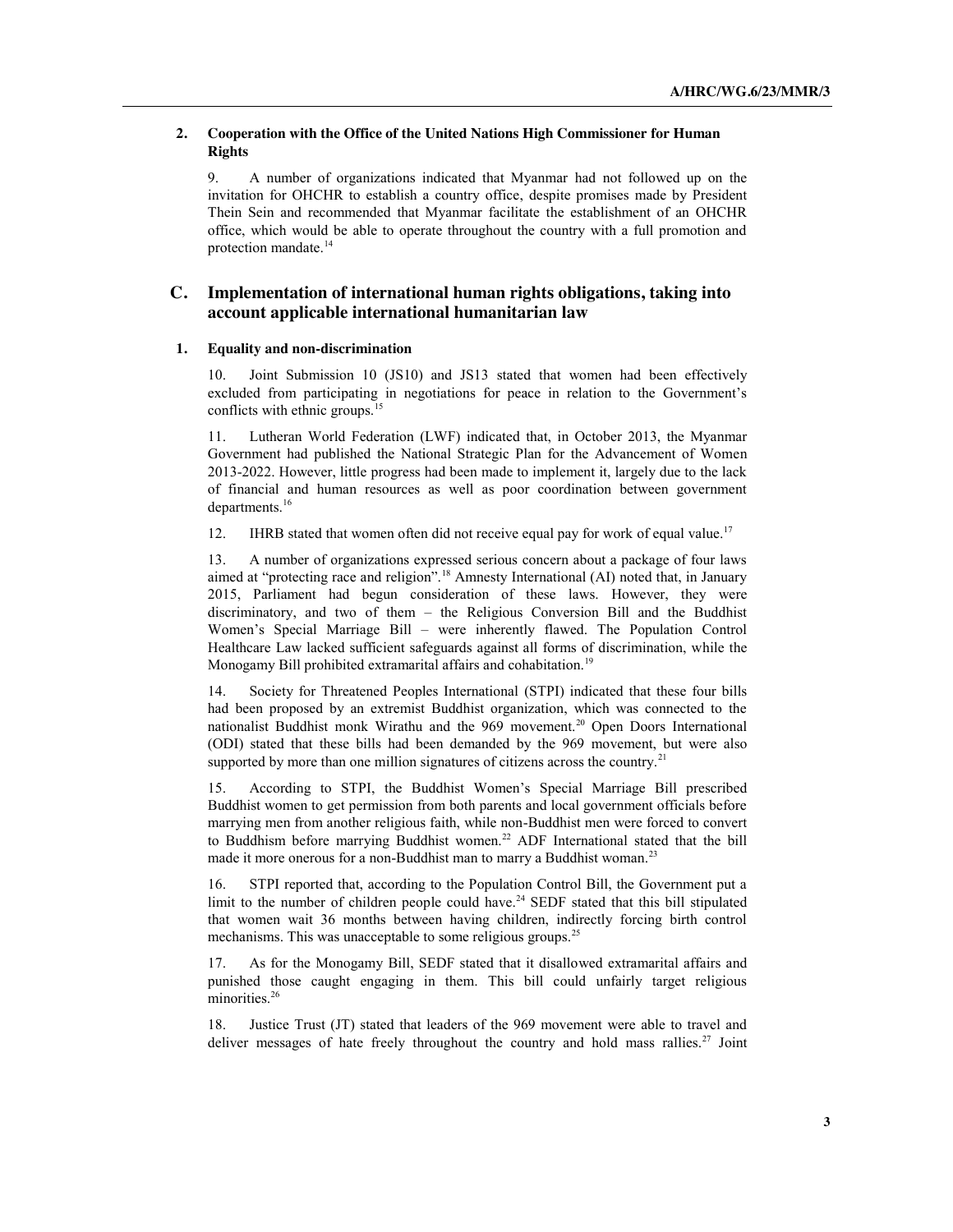Submission 11 (JS11) stated that measures to prevent or at least mitigate incitement were non-existent.28

19. Smile Education and Development Foundation (SEDF) noted that the institutionalization of racist policies extended to the composition of the Government and authorities. Senior government offices and military ranks were unofficially reserved for Buddhists. Local police in most regions lacked religious diversity as they were primarily composed of Buddhists.<sup>29</sup>

20. Women Peace Network – Arakan (WPNA) stated that anti-Muslim sentiment was increasing throughout the country as evidenced by the growth of the 969 and Ma Ba Tha movements and by violence in 2013 outside of Mandalay and in other locations throughout the country.30 Organization for Defending Victim of Violence (ODVV) reported that the Rohingyas continued to face restrictions on the freedom of movement, on access to land, food, water, education and health care, and on marriages and birth registration.<sup>31</sup>

21. According to LWF, 76 per cent of children in Chin State did not possess a birth certificate and 35 per cent of children affected by armed conflict were unregistered.<sup>32</sup> WPNA stated that Rohingya children, whose parents were alleged to have violated restrictions on marriage or birth rate or committed other unapproved acts, had been denied birth certificates.<sup>33</sup>

22. Kaleidoscope Australia Human Rights Foundation (KAHRF) stated that Myanmar law expressly discriminated against LGBTI persons. Consensual same-sex conduct had been a crime under the 1860 Penal Code.<sup>34</sup>

## **2. Right to life, liberty and security of the person**

23. AI and Joint Submission 3 (JS3) stated that the death penalty remained part of the legislative framework and courts continued to impose death sentences.<sup>35</sup>

24. KHRG noted the extensive use of antipersonnel and other mines by a range of actors.36 JS4 indicated that Myanmar still produced landmines and that troops actively used them against civilians in violation of international humanitarian law.<sup>37</sup>

25. JS1 and Fortify Rights (Fortify) indicated that, in February 2015, the Myanmar Army and Myanmar National Democratic Alliance Army had commenced fighting in the Kokang region of northern Shan State, forcing tens of thousands of civilians to flee. According to Joint Submission 2 (JS2) and Fortify, the Myanmar Army had been implicated in attacks on civilians and extrajudicial killings in the area.<sup>38</sup>

26. JS4 indicated that, since the last UPR, the *Tatmadaw* (Myanmar Army) had broken a 17-year ceasefire with the Kachin Independence Army and resumed hostilities against other ethnic armed groups in Kachin and Northern Shan States. The *Tatmadaw* also conducted military operations against ethnic armed groups in Karen and Mon States, in violation of a 2012 ceasefire with Karen groups.<sup>39</sup>

27. JS4 continued that abuses committed by the *Tatmadaw* in the context of ongoing armed conflicts included: extrajudicial killings; rape and sexual violence against women and girls; arbitrary arrests; torture; forced displacement; the use of human shields and minesweepers; forced labour; the recruitment of child soldiers; and enforced disappearances.<sup>40</sup>

28. CIVICUS stated that, since Myanmar's first UPR in 2011, security forces had continued to use excessive, indiscriminate and even deadly force to disrupt and disperse public protests.41 AI reported the police's use on 29 November 2012 of white phosphorus munitions against monks and villagers who had been peacefully protesting against the Letpadaung mine in central Myanmar.<sup>42</sup> The Assistance Association for Political Prisoners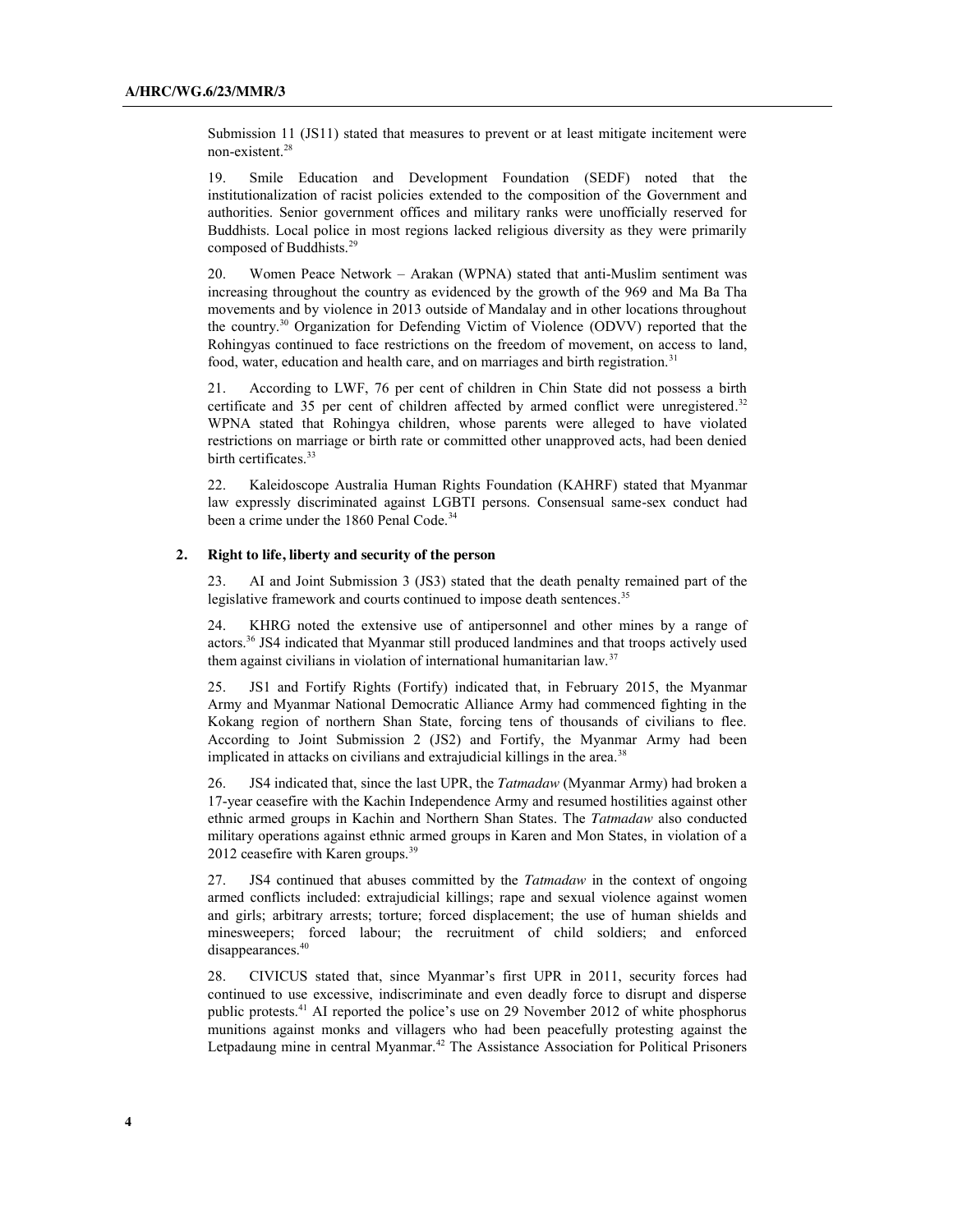(AAPP) and Fortify stated that the National Education Law protests standoff in Latpadan in March 2015 had ended in the arrest of approximately 127 people and the use of excessive force by police.<sup>43</sup> FLD (Frontline Defenders) and JS8 raised similar concern.<sup>44</sup>

29. KHRG noted that torture and killings had been mainly perpetrated by the government army and the Border Guard Force (BGF).45 JS4 indicated that torture was still used during interrogations in prisons and in conflict areas. It noted reports of civilians being arrested and tortured for their alleged affiliation with ethnic armed groups.<sup>46</sup>

30. AAPP stated that, although ICRC was permitted a degree of access to some prisons, their ability to improve prison conditions was severely limited. According to AAPP, the current poor prison conditions were tantamount to a form of torture.<sup>47</sup>

31. JS4 stated that more than 1,000 political prisoners had been released in presidential amnesties. In July 2013, President Thein Sein had pledged to release all remaining political prisoners by the end of 2013. By the start of 2014, however, approximately 40 political prisoners had remained behind bars. By the end of January 2015, there were 159 convicted political prisoners in jail, and another 213 awaiting trial.<sup>48</sup>

32. FLD expressed concern about the criminalisation of legitimate and peaceful protests by communities affected by development projects. Farmers and land rights defenders had been harassed, arbitrarily detained, and in some cases killed for challenging land confiscation.49

33. The Arakan Project (AP) stated that, in the months following the unrest in Maungdaw Township on 8 June 2012, more than 1,000 Rohingyas had been arrested and detained. At least 62 died in custody in Buthidaung Jail from torture and beatings. 72 children had been among those jailed.<sup>50</sup>

34. WPNA stated that NaSaKa—a BGF made up of army, police, immigration, and customs officials—had arbitrarily arrested and detained thousands of Rohingyas in the years following the first UPR. While NaSaKa had been disbanded in 2013, many of the same practices had continued.<sup>51</sup>

35. Referring to Recommendations 104.11<sup>52</sup>, 104.32<sup>53</sup>, 104.36<sup>54</sup>, 104.39<sup>55</sup>, 105.3<sup>56</sup>,  $105.857$  and  $105.1058$  on violence against women, MNHRC noted that the Prevention of Violence Against Women Law was being drafted.<sup>59</sup>

36. CSW stated that violence against women and the use of rape as a weapon of war remained widespread.<sup>60</sup> University of Hawaii Law School (UHLS) indicated that sexual violence against ethnic women by the Burmese military was systematic.<sup>61</sup> Gender Equality Network (GEN) stated that women living in conflict affected areas in Kachin State, Rakhine State, and in the southeast were particularly at risk of gender-based violence.<sup>62</sup>

37. Akhaya Women (AW) stated that the colonial era Penal Code remained the primary legislation concerning violence against women. Sexual violence was criminalized on the basis that it offended a women's 'modesty'.<sup>63</sup>

38. LWF and UHLS indicated that Myanmar lacked a specific law criminalizing domestic violence. Rape was illegal but spousal rape was not, unless the wife was under 14 years of age.<sup>64</sup>

39. Global Initiative to End All Corporal Punishment of Children (GIEACPC) stated that corporal punishment of children was lawful, despite repeated recommendations to prohibit it by the Committee on the Rights of the Child and during the  $1<sup>st</sup>$  cycle UPR.<sup>65</sup> It was unlawful as a sentence for crime but it was lawful in the home, alternative care settings, day care, schools and penal institutions.<sup>66</sup>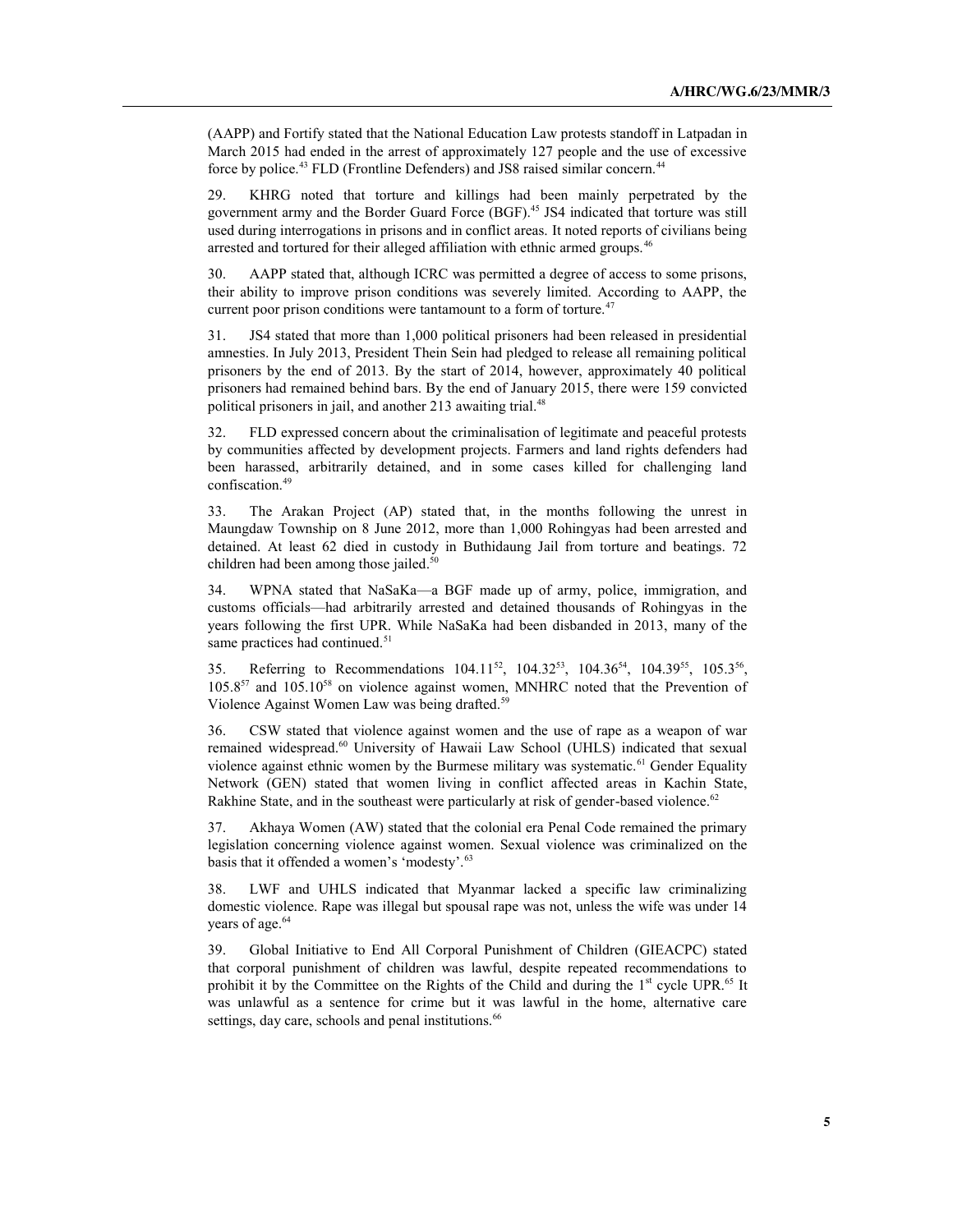40. IHRB indicated that child labour was widespread in various sectors. Children also ended up as beggars on the streets, bus and railway stations and at tourist attractions.<sup>67</sup>

41. ODVV reported that more than 5,000 children were serving in the military, not including those who had been recruited as children but were now past their 18th birthdays.<sup>68</sup>

42. Joint Submission 8 (JS8) stated that, in 2012, Myanmar had signed a Joint Action Plan with the Country Task Force on Monitoring and Reporting (CTFMR) to end the recruitment of children into the armed forces. Some 600 children had since been released from the armed forces. However, CTFMR had not been granted full and free access to conflict areas and areas controlled by ethnic minority group.<sup>69</sup>

43. Joint Submission 14 (JS14) welcomed the submission to Parliament of the draft legislation repealing the Towns Act and the Village Act of 1907.<sup>70</sup> Myanmar had signed the Memorandum of Understanding with ILO on 16 March 2012 for the elimination of all forms of forced labour by 31 December 2015. However, according to JS14, many industries and private sectors were not prepared to implement this.<sup>71</sup>

JS8 stated that children were trafficked for many different purposes, including for forced conscription into the State army and non-State armed groups; begging; drug-related crimes; forced labour; domestic servitude; sexual exploitation; and forced marriages.<sup>72</sup>

45. Joint Submission 6 (JS6) indicated that the Ministry of Immigration and Population spearheaded Myanmar's migration policy, however, that the policies adopted had been insufficient to address issues of trafficking and exploitation.<sup>73</sup>

## **3. Administration of justice, including impunity, and the rule of law**

46. ALRC noted that, despite Recommendation 104.3774, Myanmar had failed to initiate any step in ensuring the country's judicial independence.<sup>75</sup> According to International Commission of Jurists (ICJ), judges rendered decisions based on orders coming from government and military officials.<sup>76</sup> Corruption was prevalent.<sup>77</sup>

47. ICJ stated that more than 1,000 lawyers had been disciplined over the past 20 years, with many having their licenses revoked or suspended. As many as 200 lawyers who had been disbarred for political reasons might remain without licenses.<sup>78</sup> International Bar Association's Human Rights Institute (IBAHRI) expressed similar concern.<sup>79</sup>

48. IBAHRI indicated that Myanmar guaranteed access to legal aid only in cases attracting the death penalty.80

49. ALRC noted that, in Myanmar, the police did not perform its functions as a discrete professional civilian force but as a paramilitary and intelligence agency under command of the armed forces. $81$ 

50. ICJ stated that the Writ of Habeas Corpus was guaranteed in article 378 (a) of the Constitution. However, it had never been issued and nobody appeared to have been able to bring proceedings to challenge the lawfulness of their detention before a court.<sup>82</sup>

51. Joint Submission 9 (JS9) stated that political prisoners had been released with no programme of restorative justice. They still had criminal records, and received no compensation, and no support for the medical care they needed to recover from torture and other ill-treatment.<sup>83</sup>

52. Harvard Law School International Human Rights Clinic (HLS IHRC) highlighted that the military had perpetrated crimes against humanity and war crimes during the first year of the 2005-2008 military offensive ("Offensive") in Kayin State and that there was sufficient evidence satisfying the arrest warrant standard of the ICC for Lieutenant General Ko Ko and two other commanders.<sup>84</sup>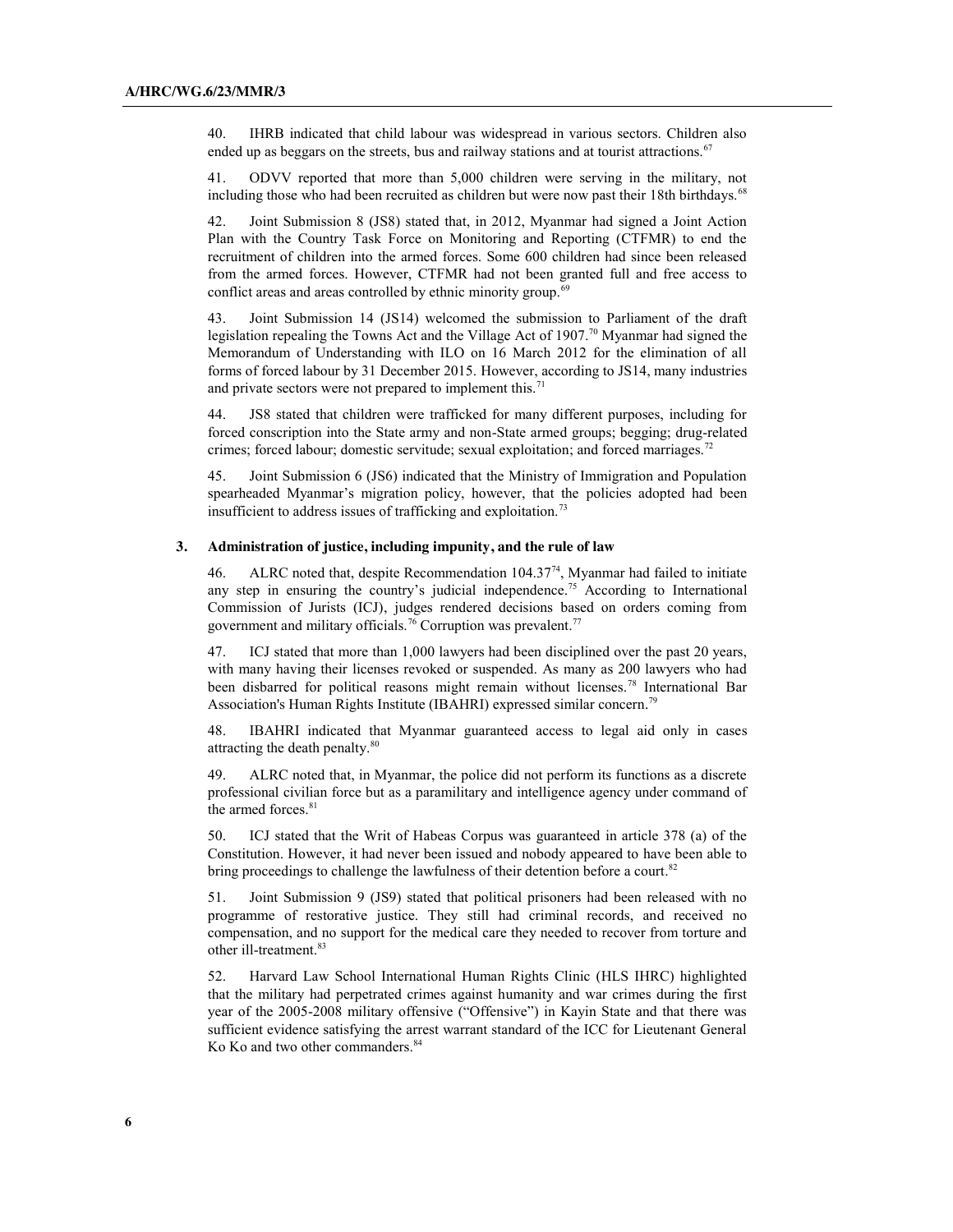53. Joint Submission 13 (JS13) indicated that, since 2011, systematic sexual violence against ethnic populations by the Myanmar military had continued, with near total impunity.85 Impunity for military perpetrators was enshrined in Article 445 of the 2008 Constitution.<sup>86</sup> JS10 stated that prosecution of cases involving human rights violations by the military was undertaken in private through the court-martial system and that the vast majority of women and girls did not receive redress.<sup>87</sup>

54. Chin Human Rights Organization (CHRO) stated that point 12 of the May 2012 agreement between the Chin National Front (CNF) and the Government provided for immunity from retrospective criminal prosecution for CNF members.<sup>88</sup>

55. AI stated that the authorities had yet to conduct an independent, impartial and effective investigation in to the large-scale and widespread violence erupted between Buddhist communities and mostly Rohingya communities in Rakhine State in 2012, or to bring all those responsible to justice.<sup>89</sup>

56. KHRG noted an increasing number of reports about methamphetamine abuse and sale. BGF commanders and Myanmar army soldiers were the most commonly reported perpetrators of drug-related abuses. $90$  JS10 stated that the Government had failed to prosecute those involved in the cultivation of opium and the production of synthetic  $drugs.^{91}$ 

57. JS1 indicated that the age of criminal responsibility was 7 years, which did not conform to the international standards.<sup>92</sup>

## **4. Right to privacy, marriage and family life**

58. Privacy International (PI) indicated that Myanmar had yet to draft laws that governed the interception of communications by law enforcement.<sup>93</sup> PI also noted lack of transparency of agencies conducting surveillance. These included the Office of Chief of Military Intelligence and the police force.<sup>94</sup> Furthermore, Myanmar did not have a law regulating the protection of personal data.<sup>95</sup>

59. WPNA stated that local authorities in Northern Rakhine State (NRS) applied burdensome requirements to Muslim marriages and limited the number of children that Muslim families were allowed to have.<sup>96</sup> AP stated that Rohingyas in NRS were the only community who must apply for official permission to marry. $97$ 

#### **5. Freedom of movement**

60. FLD stated that prominent human rights defenders were not able to obtain passports. The Ministry of Home Affairs had refused to issue passports to former political prisoners.<sup>98</sup>

61. AP stated that Rohingya must apply for a special permit to travel between townships even within NRS. Many new road check-posts had been established after the 2012 violence. This, combined with curfew regulations, had further reduced freedom of movement for the Rohingya.99

#### **6. Freedom of religion or belief, expression, association and peaceful assembly, and right to participate in public and political life**

62. SEDF stated that religious minorities' sacred spaces, clergy and religious traditions/holidays were often monitored and controlled. Officials had censored Islamic sermons, ceremonies and festivals and denied permission to build new Mosques in some areas.100

63. Unrepresented Nations and Peoples Organization (UNPO) indicated that Christian religious practices were still hindered by the Buddhist driven government policies, even in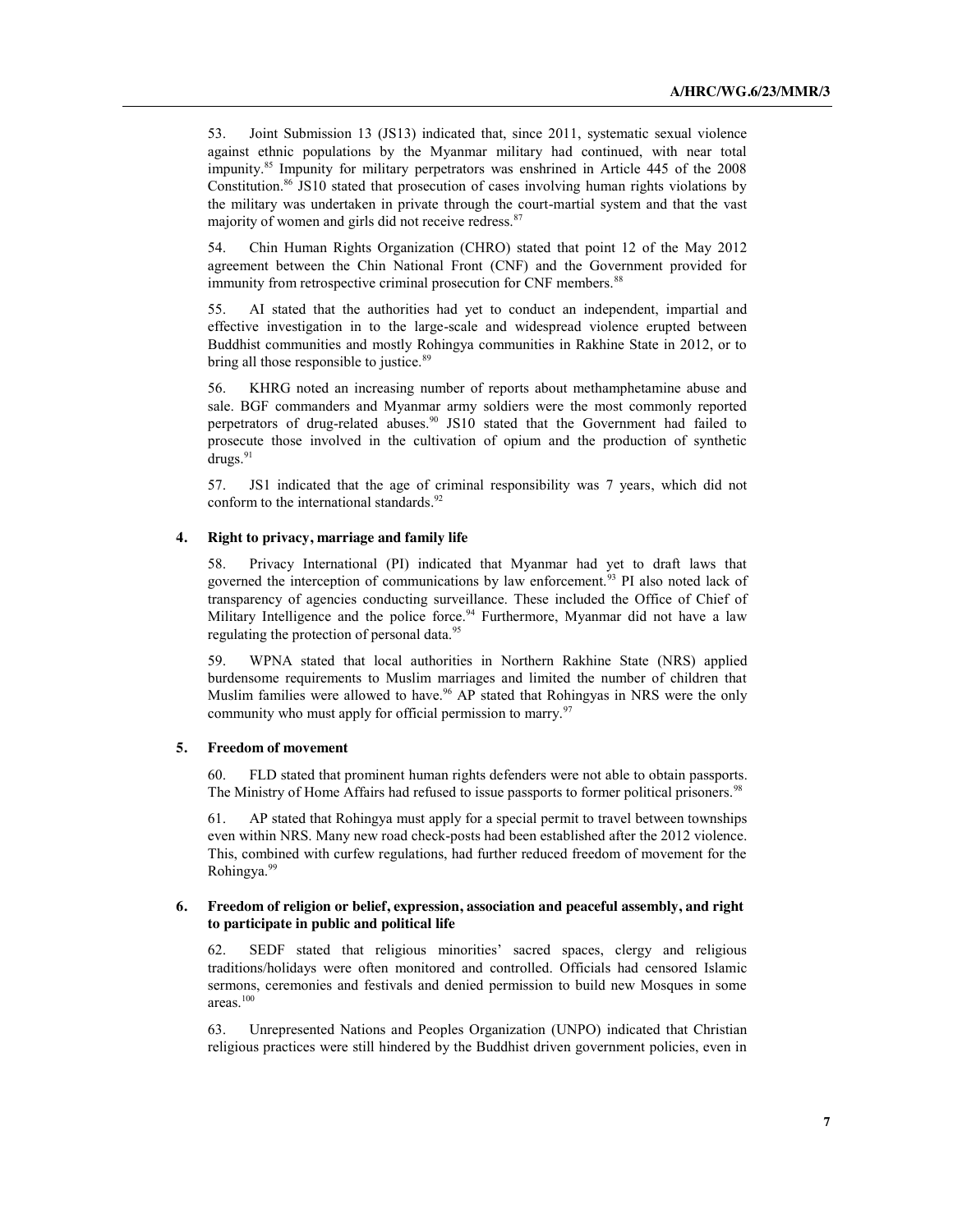Chin State, where the majority of the population was Christian.101 CHRO raised similar concern.102

64. ADF International informed that the Religious Conversion Bill, part of the package of four bills, required anyone who wanted to convert to another religion to get approval from a government committee.<sup>103</sup> The bill also criminalized applying for a religious conversion "with an intent to insult, disrespect, destroy, or to abuse a religion". However, it was unclear how this determination could be made.<sup>104</sup>

65. JS9 stated that criminal defamation was still on the statutes. Various national security provisions also remained in place, which had been used to imprison journalists and other writers.<sup>105</sup>

66. JS9 indicated that the Printing and Publications Enterprise Law was unclear in its purpose and objective, and definitions as to who the law applied to were vague, as were articles on content restriction.<sup>106</sup> Under this law, publications were required to register with the Ministry of Information.<sup>107</sup>

67. JS12 stated that the News Media Law had entrenched State controls over the print media and failed to guarantee minimum standards of press independence and freedom.<sup>108</sup>

68. JS11 indicated that access to even the most basic information was largely unattainable, even at the highest levels of the Government. Members of Parliament (MPs) could not get access to government or administrative information. Requesting access was particularly dangerous for journalists and MPs, as it quickly resulted in the threat of criminal sanctions under the Penal Code.<sup>109</sup>

69. CIVICUS stated that NGOs continued to face unwarranted restrictions under the 2014 Association Registration Law.110 Under this law, the authorities were endowed with excessive discretion to deny registration to NGO on vague and unspecified grounds.<sup>111</sup>

70. JS11 indicated that, since the first UPR, the Government had adopted and later amended the Law on the Right to Peaceful Assembly and Peaceful Procession (LRPAPP). However, the 2014 amendment had failed to bring it into line with international standards.<sup>112</sup> AAPP stated the LRPAPP had repeatedly been used to imprison peaceful protesters.<sup>113</sup>

71. ISHR recommended that Myanmar amend the LRPAPP by repealing the article 4 requirement for organisers of a protest to seek permission from police, together with article 18, which criminalised participation in an unauthorised protest.<sup>114</sup>

72. JT stated that villagers who sought to voice legitimate opposition to illegal land grabs were often violently put down by police and local authorities.<sup>115</sup> AI indicated that the Government had used Article 144 of the Code of Criminal Procedure to block access to land, allowing the authorities to arbitrarily arrest farmers and to restrict any assembly in those areas.<sup>116</sup>

73. AP stated that a September 2014 amendment to the 2010 Political Parties Registration Law required party leaders to be full citizens, and party members to be full or naturalised citizens, thereby excluding the Rohingyas to form or join political parties.<sup>117</sup>

74. According to JS5, for the registration of political parties, the legal framework included ambiguous and subjective requirements to respect "national solidarity" and to be "loyal to the State".<sup>118</sup>

75. Referring to Recommendation 105.1119, MNHRC noted that the Election Commission was preparing for ensuring free, fair and transparent elections to be held in November 2015. MNHRC recommended that the Election Commission consider inviting the local and international observers to monitor the elections.<sup>120</sup>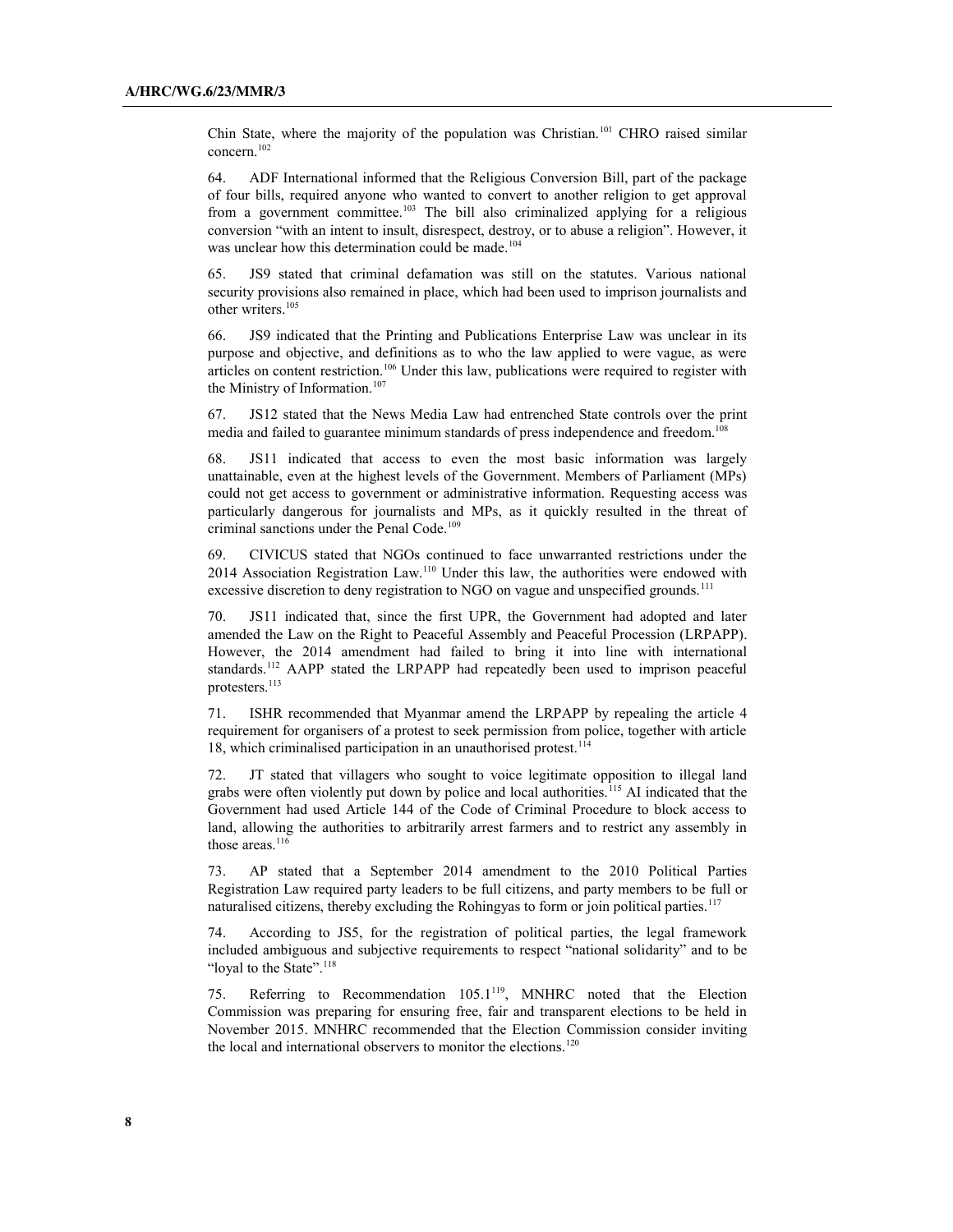76. JS13 indicated that Myanmar's military-drafted 2008 Constitution contained provisions affirmatively excluding women from civil service, creating a fundamental barrier to participation of women in public and political life on an equal basis with men.<sup>121</sup> GEN stated that, in 2014, women made up just 4.6 per cent of parliamentary representatives at the national level, and held only 2.9 per cent of seats in state and regional legislatures.<sup>122</sup>

## **7. Right to work and to just and favourable conditions of work**

77. IHRB stated that a non-judicial labour dispute settlement system to resolve disputes between workers and employers was in place, but implementation was still weak due to lack of adequate knowledge about newly-enacted labour laws and labour rights in general.<sup>123</sup>

78. JS14 stated that, in August 2012, Parliament had revised the Social-Security Law of 1954. However, the minimum wage and equal rights of domestic workers, migrant workers and seafarers were not clearly mentioned in this law.124

## **8. Right to social security and to an adequate standard of living**

79. UNPO and ODI stated that the poverty rate was the highest in Chin State.<sup>125</sup> According to ODI, poverty drove mothers to marry off their daughters to insurgents. It also forced Chin to work in poppy farms owned by the insurgents.<sup>126</sup>

80. Concerning recommendation 104.42<sup>127</sup>, JS2 stated that livelihood, right to food and security for rural communities were severely compromised by large-scale infrastructure development projects, creating poverty rather than sustainable livelihood opportunities.<sup>128</sup>

81. AI reported forced evictions of people from their home and farmland between 2011- 2014, due to the land acquisition for the Letpadaung mine, which was part of the Monywa project in Sagaing Region. 129

82. According to LWF, ambiguous laws and their inconsistent application, managing and monitoring water supply systems and sources remained serious barriers to access and availability of safe water for communities.<sup>130</sup>

## **9. Right to health**

83. AW stated that there were few female reproductive and sexual healthcare services. The lack of comprehensive sexuality education, combined with this service gap, resulted in a range of poor female sexual and reproductive health practices and outcomes, such as high rates of unsafe abortions. 131

84. CHRO noted that basic health care facilities in Chin State were completely inadequate and understaffed. Discrimination, corruption, arbitrary taxation and extortion, and the lack of basic road infrastructure also negatively affected healthcare provision and resulted in preventable deaths.<sup>132</sup>

#### **10. Right to education**

85. JS8 noted that the National Education Law had been adopted in 2014, but with limited input from students and education actors.<sup>133</sup>

86. CHRO indicated that the lack of adequate school facilities was a major barrier to accessing education for the Chin. In many rural areas, one school was shared by up to four to five villages.<sup>134</sup>

87. IHRB stated that discrimination against women and girls in education was widespread. Female students must receive higher marks in exams to enter engineering and medicine university studies than their male counterparts.<sup>135</sup>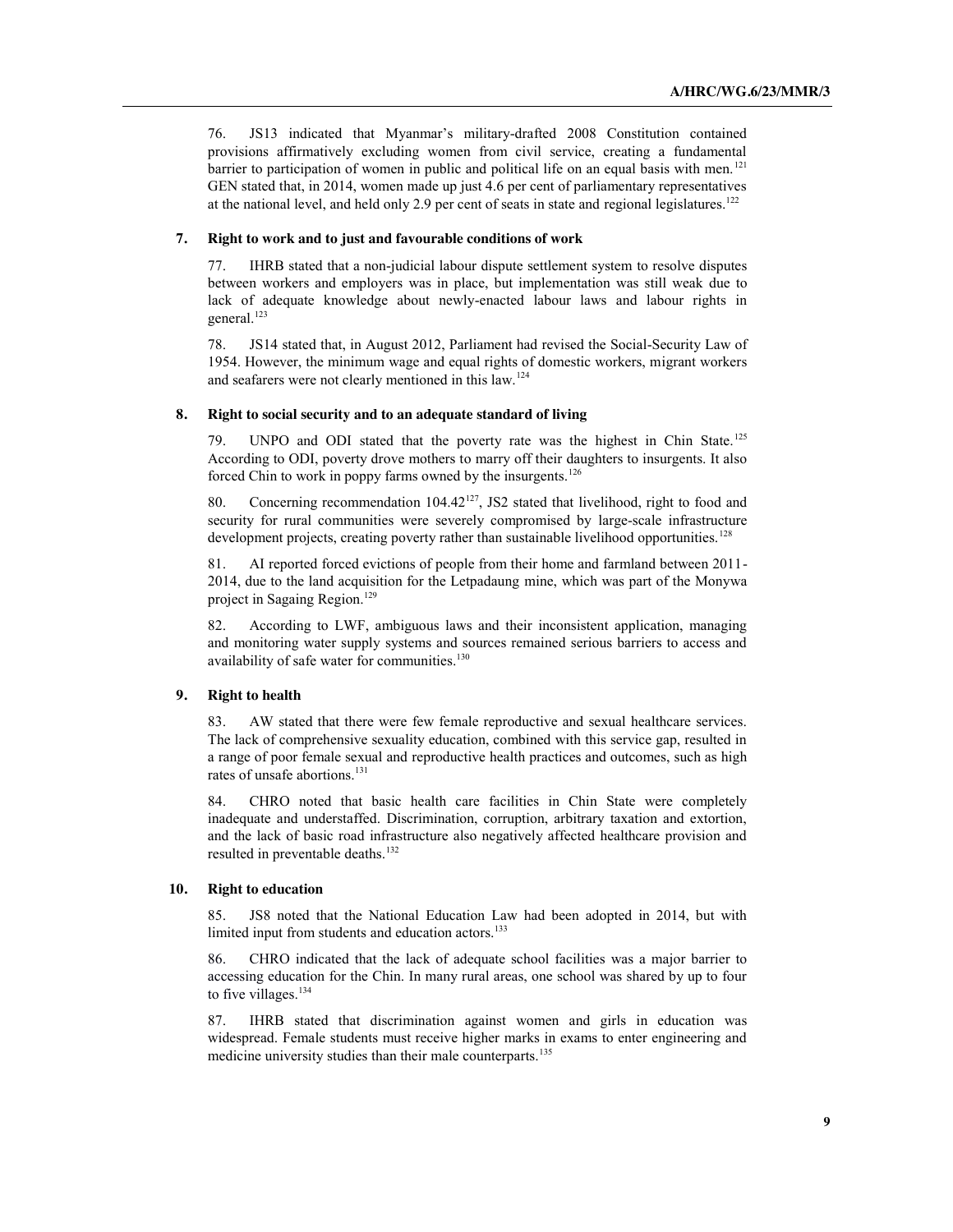88. AP stated that, since June 2012, Rohingya youths and children had had little to no access to education. All Muslim religious education institutions had been closed down. Government schools had mostly reopened but Rohingya and Rakhine students remained segregated in some schools. Rohingya students who had successfully passed high school had no opportunity to pursue higher studies, as they were not allowed to travel to and enrol anywhere else in the country.136

## **11. Persons with disabilities**

89. Concerning recommendation 104.21<sup>137</sup>, JS8 stated that children with disabilities continued to be disadvantaged in Myanmar's education system, as there were very few specialized schools for them, and they were rarely well-integrated in mainstream public schools.<sup>138</sup>

90. JS8 continued that the high-school rate among persons with disabilities was low. Only 2 per cent had attended high-school. This was because parents were not encouraged to send their children to school, and they lacked an understanding of the special needs of children with disabilities, as did teachers in general.<sup>139</sup>

91. JS8 also indicated that girls with disabilities were particularly vulnerable to sexual violence even in schools.<sup>140</sup>

## **12. Minorities and indigenous peoples**

92. SEDF stated that, in NRS, the Rohingya had experienced severe violence and displacement since June 2012 in retaliation to the rape and murder of a Rakhine Buddhist girl. By October, attacks against Muslims extended beyond Rohingya to include Muslim Kaman, an ethnic group officially recognized by the Government. According to SEDF, the Government responded inadequately to this violence. It launched an investigation, which yielded little results and no reparations for Rohingya Muslims. 141

93. ODVV indicated that the Government continued to reject a United Nations report of the break out of violence in Rakhine State in January 2014, in which men, women, and children had been reportedly killed. 142

94. CSW stated that the Rohingya Muslims continued to be denied their citizenship rights, as the 1982 Citizenship Law remained in force. The law had a very serious impact on the country's Rohingya population, which was estimated at around one million and which continued to be stateless.<sup>143</sup>

95. AP reported that a proposal to reform the 1982 Citizenship Law had been submitted to Parliament in November 2012. However, in July 2013, President Thein Sein confirmed that there would be no amendment to that law.<sup>144</sup>

96. The Equal Rights Trust (ERT) noted that the term 'Rohingya' was rejected by Myanmar and that the Rohingya had not been allowed to self-identify in national census in 2014. This resulted in outbreaks of violence and the vast majority of Rohingya not being recorded in the census.<sup>145</sup>

97. AP stated that, in July 2014, the Government had started a citizenship verification process in Rakhine State, in which Rohingyas had to self-identify as Bengali to apply. A draft Rakhine State Action Plan indicated that those who refused to participate and those who did not meet required criteria would be relocated to camps or deported elsewhere.<sup>146</sup>

98. AP continued that a law allowing a referendum to amend the Constitution was approved by Parliament on 2 February 2015, reaffirming the right of white card (temporary ID card) holders to vote. However, the Government subsequently announced that white cards would expire on 31 March 2015 and would have to be handed over by 31 May 2015.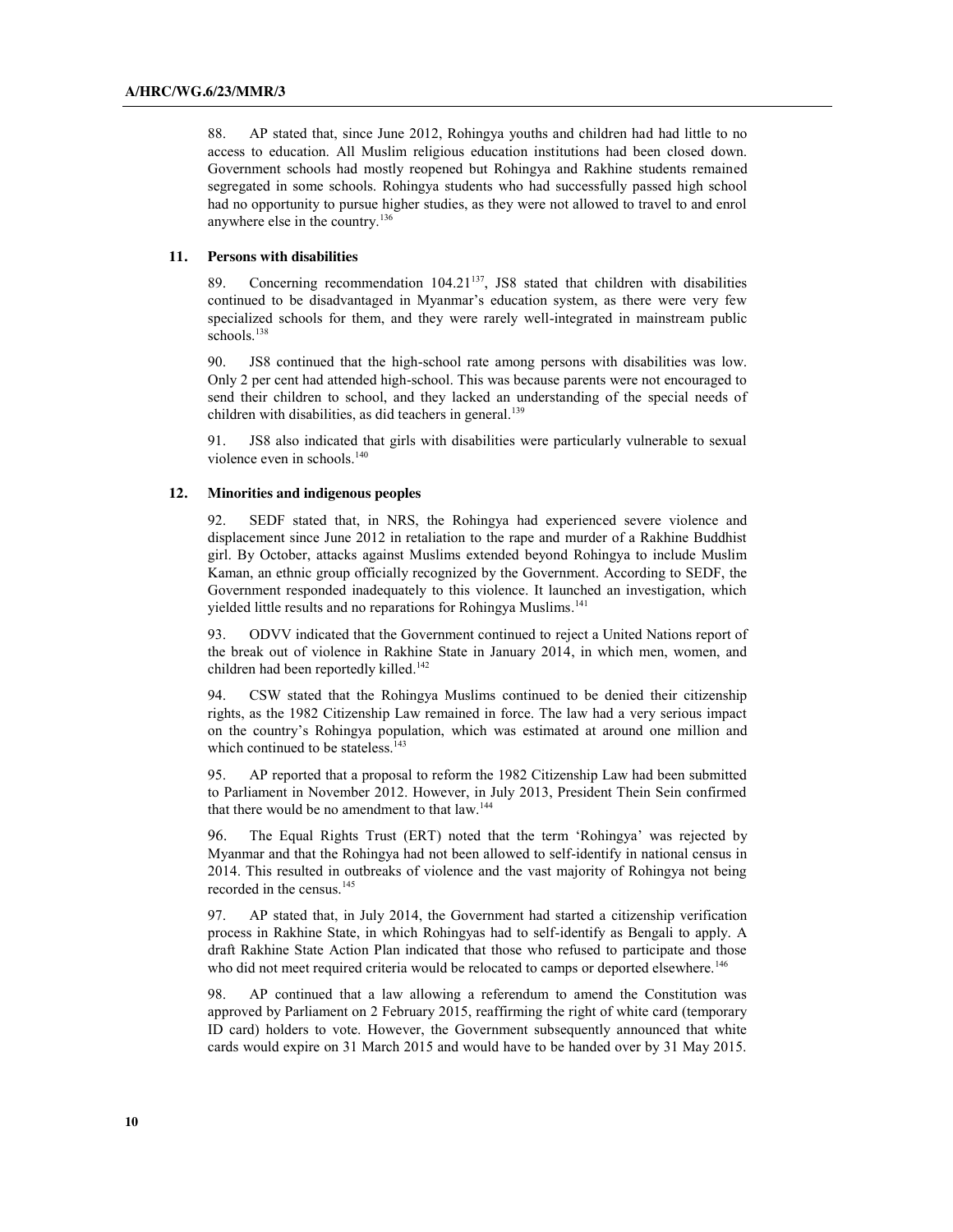On 17 February, the Constitutional Tribunal ruled that allowing white card holders the right to vote was unconstitutional. $147$ 

99. ERT stated that restrictions for the Rohingya on marriages and birth had led to thousands of unregistered children. They were denied evidence to support future applications for citizenship, thus increasing the numbers of stateless persons in Rakhine State.<sup>148</sup>

100. JS7 stated that there was no accurate information about the number of indigenous peoples in Myanmar/Burma. The Government claimed that all full citizens of Myanmar/Burma were 'indigenous' (taing yin tha), and on that basis, denied the applicability of the UN Declaration on the Rights of Indigenous Peoples to Myanmar/Burma.<sup>149</sup>

#### **13. Migrants, refugees and asylum seekers**

101. JS2 and JS4 indicated that ongoing conflict and loss of land and livelihoods, caused in part by the presence of landmines, had prevented a large number of IDPs and refugees from returning home.<sup>150</sup>

102. JS10 indicated that the Government had proposed repatriation of refugees to areas affected by conflict. The increased presence of the military around five proposed resettlement sites in Karen (Kayin) State would increase the threat of violence towards women.<sup>151</sup>

103. WPNA stated that, over 140,000 Rohingya and Kaman Muslims remained internally displaced within Rakhine State, while others had fled to neighbouring countries.<sup>152</sup> JS14 recommended that Myanmar allow Muslim-Rakhines who had fled Myanmar to return to the country and assist their reintegration.<sup>153</sup>

## **14. Internally displaced persons**

104. Internal Displacement Monitoring Centre (IDMC) estimated that, as of 31 December 2014, there were up to 645,000 IDPs as a result of conflict and violence in various regions in Myanmar, including Kachin, Shan, Kayin and Rakinne States.<sup>154</sup>

105. IDMC indicated that, in some areas of Kachin and northern Shan States, the *Tatmadaw* had given IDPs' land over to agribusinesses. As many IDPs did not have documentary proof of their ownership or tenancy rights, they had little chance of recovering it or obtaining compensation.<sup>155</sup>

106. AI noted that IDPs in Rakhine State, mainly Rohingya, were living in deplorable conditions in makeshift camps. Humanitarian aid organizations had had limited access, with the expulsion of some organizations in February and March 2014, and the withdrawal of others following attacks against them in March 2014.<sup>156</sup>

#### **15. Right to development, and environmental issues**

107. ICJ stated that the 2012 Environmental Conservation Law allowed government departments and private business broad exemptions from environmental protection obligations.157

108. AI indicated that there were ongoing concerns over the environmental impacts of the Monywa copper mining project. The Government had failed to protect people living in the vicinity from pollution.<sup>158</sup>

109. JS2 and JS7 noted that, in 2012, the Government passed the Farmland Law and the Vacant, Fallow, and Virgin Land Law, which established that any land not officially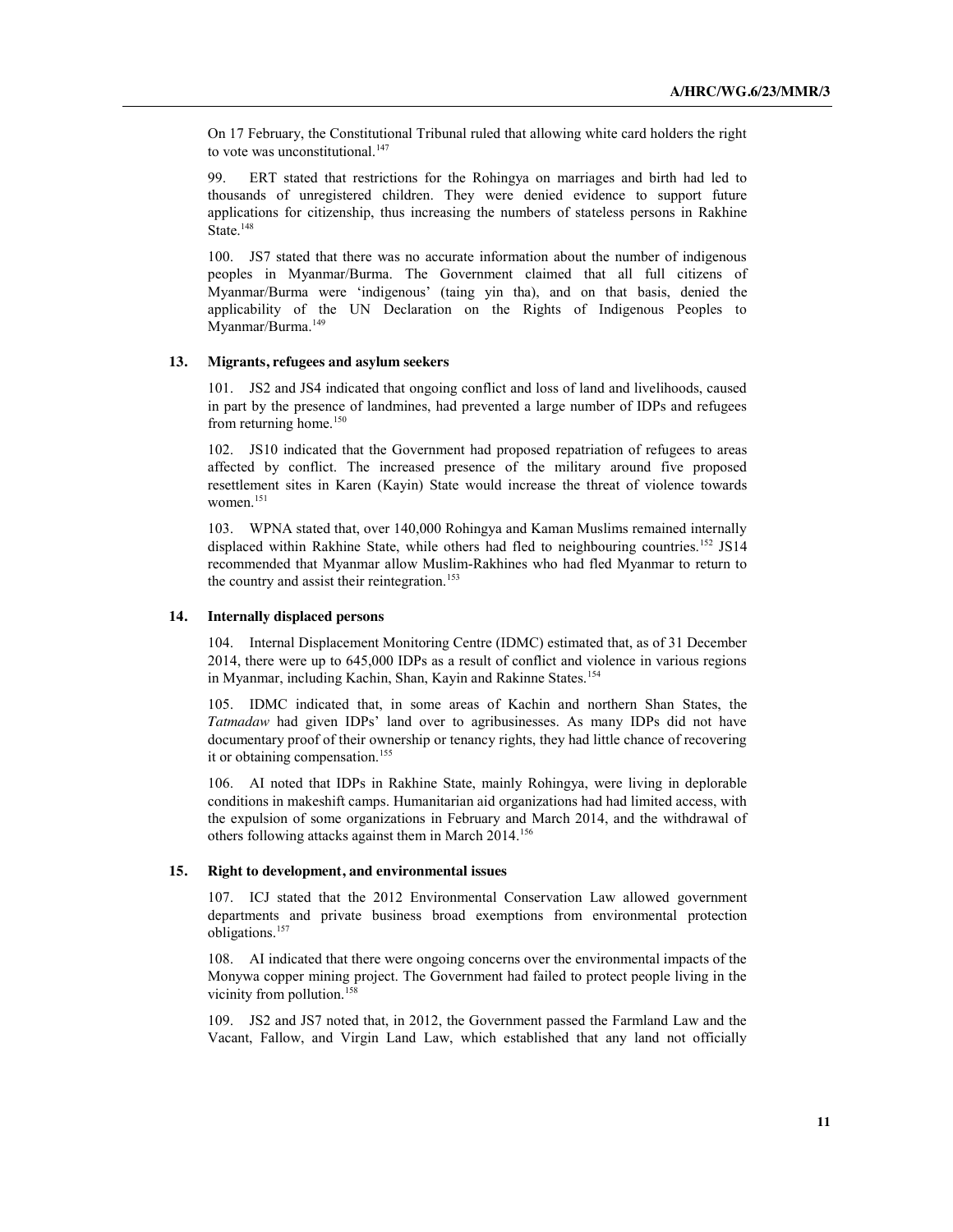registered with the Government could be allocated to domestic and foreign investors. These laws had effectively legalized and facilitated land grabs.<sup>159</sup>

110. JS1, JS2 and JS7 stated the 'Draft Land Use Policy' released in 2014 ostensibly sought to address the issues of land confiscation, yet it primarily served to benefit big business at the expense of smallholder farmers.<sup>160</sup>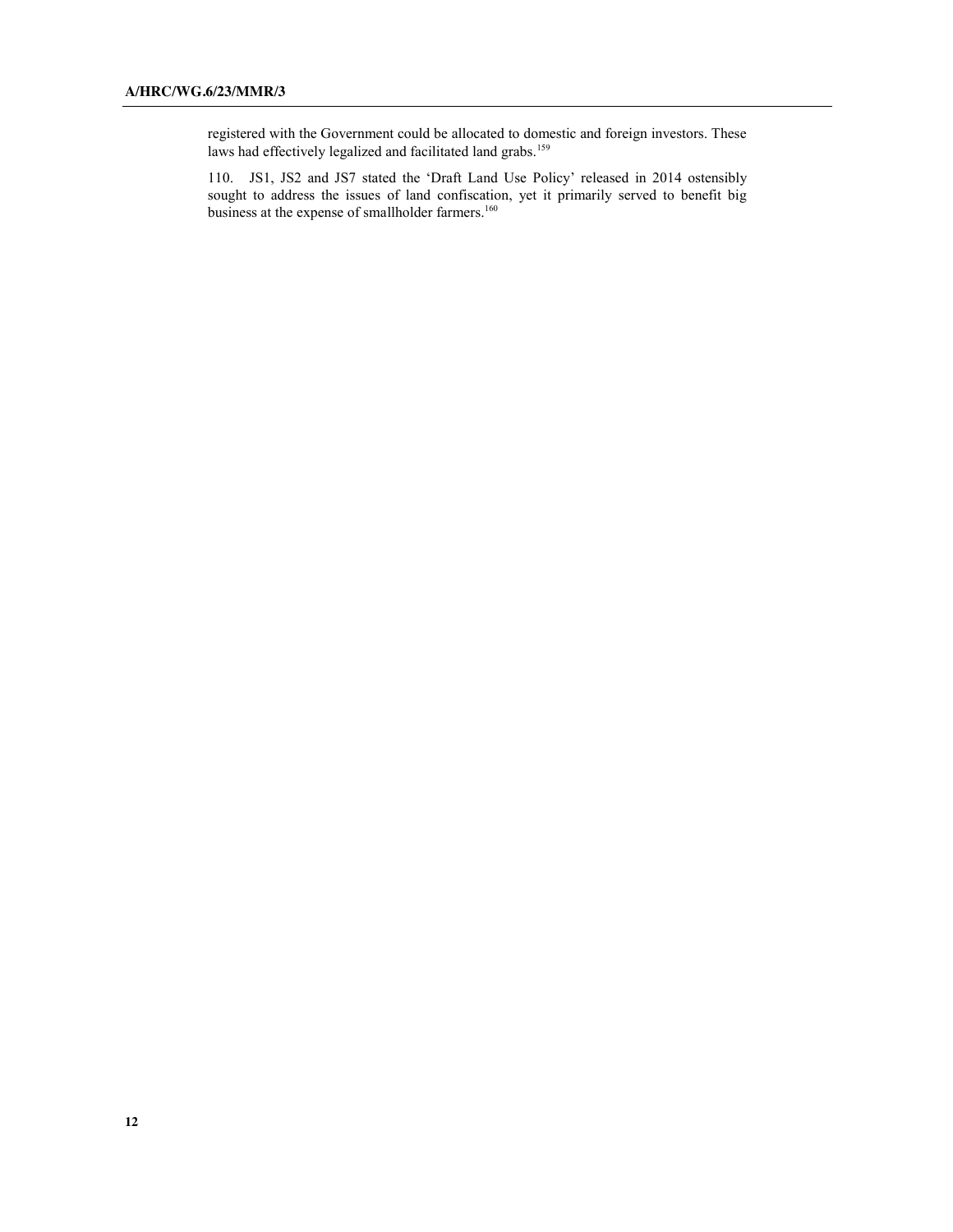# *Notes*

| 1 | The stakeholders listed below have contributed information for this summary; the full texts of all<br>original submissions are available at: www.ohchr.org. |                         |                                                                                                                                    |  |
|---|-------------------------------------------------------------------------------------------------------------------------------------------------------------|-------------------------|------------------------------------------------------------------------------------------------------------------------------------|--|
|   |                                                                                                                                                             |                         |                                                                                                                                    |  |
|   | Civil society                                                                                                                                               |                         |                                                                                                                                    |  |
|   |                                                                                                                                                             | Individual submissions: |                                                                                                                                    |  |
|   |                                                                                                                                                             | AAPP                    | The Assistance Association for Political Prisoners (Burma), Mae Sot,<br>Thailand;                                                  |  |
|   |                                                                                                                                                             | ADF International       | ADF International, Geneva Switzerland;                                                                                             |  |
|   |                                                                                                                                                             | AI                      | Amnesty International, London, United Kingdom of Great Britain and<br>Northern Ireland;                                            |  |
|   |                                                                                                                                                             | <b>ALRC</b>             | Asian Legal Resource Centre, Hong Kong Special Administrative<br>Region, China;                                                    |  |
|   |                                                                                                                                                             | AP                      | The Arakan Project, Bangkok, Thailand;                                                                                             |  |
|   |                                                                                                                                                             | AW                      | Akhaya Women, Yangon, Myanmar;                                                                                                     |  |
|   |                                                                                                                                                             | <b>CHRO</b>             | Chin Human Rights Organization, Yangon, Myanmar;                                                                                   |  |
|   |                                                                                                                                                             | <b>CIVICUS</b>          | CIVICUS: World Alliance for Citizen Participation, Johannesburg,<br>South Africa;                                                  |  |
|   |                                                                                                                                                             | <b>CSW</b>              | Christian Solidarity Worldwide, New Malden, United Kingdom of<br>Great Britain and Northern Ireland;                               |  |
|   |                                                                                                                                                             | <b>ERT</b>              | The Equal Rights Trust, London, United Kingdom of Great Britain<br>and Northern Ireland;                                           |  |
|   |                                                                                                                                                             | <b>FLD</b>              | Front Line Defenders - The International Foundation for the                                                                        |  |
|   |                                                                                                                                                             |                         | Protection of Human Rights Defenders, Dublin, Ireland;                                                                             |  |
|   |                                                                                                                                                             | Fortify                 | Fortify Rights, Aurora, United States of America;                                                                                  |  |
|   |                                                                                                                                                             | <b>GEN</b>              | Gender Equality Network, Yangon, Myanmar;                                                                                          |  |
|   |                                                                                                                                                             | <b>GIEACPC</b>          | Global Initiative to End All Corporal Punishment of Children,                                                                      |  |
|   |                                                                                                                                                             |                         | London, United Kingdom of Great Britain and Northern Ireland;                                                                      |  |
|   |                                                                                                                                                             | HLS IHRC                | Harvard Law School International Human Rights Clinic, Cambridge,                                                                   |  |
|   |                                                                                                                                                             |                         | United States of America;                                                                                                          |  |
|   |                                                                                                                                                             | IBAHRI                  | International Bar Association's Human Rights Institute, London,                                                                    |  |
|   |                                                                                                                                                             |                         | United Kingdom of Great Britain and Northern Ireland;                                                                              |  |
|   |                                                                                                                                                             | ICJ                     | International Commission of Jurists, Geneva, Switzerland;                                                                          |  |
|   |                                                                                                                                                             | <b>IDMC</b>             | Internal Displacement Monitoring Centre, Geneva, Switzerland;                                                                      |  |
|   |                                                                                                                                                             | <b>IHRB</b>             | Institute for Human Rights and Business, London, United Kingdom of<br>Great Britain and Northern Ireland;                          |  |
|   |                                                                                                                                                             | <b>ISHR</b>             | International Service for Human Rights, Geneva, Switzerland;                                                                       |  |
|   |                                                                                                                                                             | JT                      | Justice Trust, New York, United States of America;                                                                                 |  |
|   |                                                                                                                                                             | <b>KAHRF</b>            | Kaleidoscope Australia Human Rights Foundation, Clayton, Victoria,<br>Australia;                                                   |  |
|   |                                                                                                                                                             | <b>KHRG</b>             | Karen Human Rights Group, Mae Sot, Thailand;                                                                                       |  |
|   |                                                                                                                                                             | LWF                     | Lutheran World Federation, Geneva, Switzerland;                                                                                    |  |
|   |                                                                                                                                                             | ODI                     | Open Doors International, Harderwijk, Netherlands;                                                                                 |  |
|   |                                                                                                                                                             | <b>ODVV</b>             | Organization for Defending Victim of Violence, Tehran, Iran (Islamic<br>Republic of);                                              |  |
|   |                                                                                                                                                             | PI                      | Privacy International, London, United Kingdom of Great Britain and<br>Northern Ireland;                                            |  |
|   |                                                                                                                                                             | <b>SEDF</b>             | Smile Education and Development Foundation, Yangon, Myanmar;                                                                       |  |
|   |                                                                                                                                                             | <b>STPI</b>             | Society for Threatened Peoples International, Goettingen, Germany;                                                                 |  |
|   |                                                                                                                                                             | <b>UHLS</b>             | International Human Rights Advocacy Group, William S. Richardson<br>School of Law, University of Hawaii at Manoa, Honolulu, United |  |
|   |                                                                                                                                                             |                         | States of America;                                                                                                                 |  |
|   |                                                                                                                                                             | <b>UNPO</b>             | Unrepresented Nations and Peoples Organization, The Hague,<br>Netherlands;                                                         |  |
|   |                                                                                                                                                             | <b>WPNA</b>             | Women Peace Network - Arakan, Yangon, Myanmar;                                                                                     |  |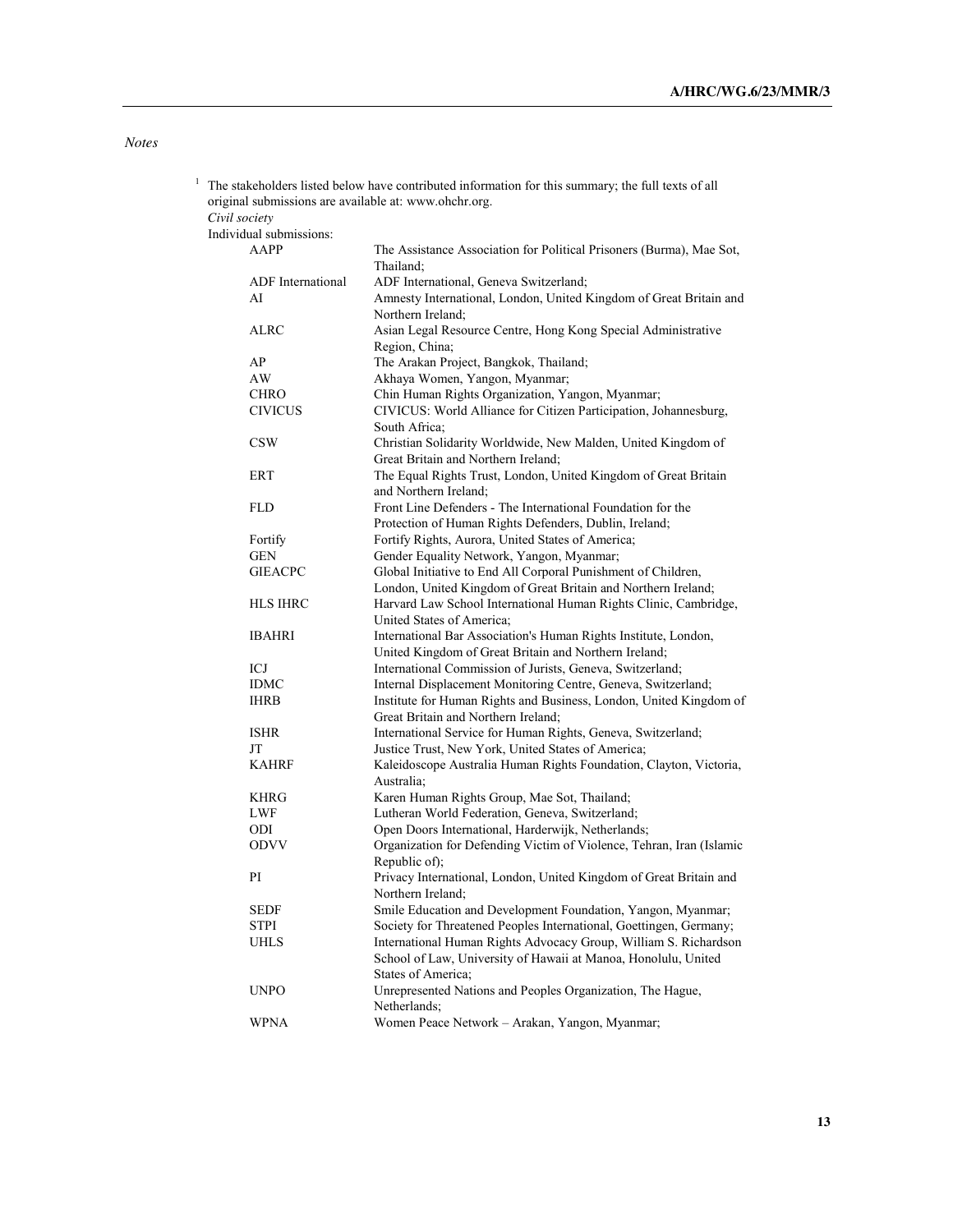| Joint submissions: |                                                                                                                                                                                                                                                                                                                                                                                                                                                                                                                                                                                                                                                                                                                                                                                                                                                                                                                                                                            |
|--------------------|----------------------------------------------------------------------------------------------------------------------------------------------------------------------------------------------------------------------------------------------------------------------------------------------------------------------------------------------------------------------------------------------------------------------------------------------------------------------------------------------------------------------------------------------------------------------------------------------------------------------------------------------------------------------------------------------------------------------------------------------------------------------------------------------------------------------------------------------------------------------------------------------------------------------------------------------------------------------------|
| JS1                | Joint submission 1 submitted by: The Burma/Myanmar UPR Forum,<br>composed by ACT; Arakan Student and Youth Congress; Arakan<br>Women Peace Network, United; Assistance Association for Political<br>Prisoners-Burma (AAPP-B); Burma Partnership (BP); Chin Human<br>Rights Organization; Color Rainbow; Development Force; Equality<br>Myanmar (EQMM); Gender Development Institute; Human Rights<br>Defender and Promoter-HRDP; Humanity Institute; Kachin Legal Aid<br>Network; Kachin Peace Network, Kachin Women Peace Network,<br>Karen Human Rights Group, Myanmar LGBT Network; Magwe<br>Social Initiate Group; Network for Human Rights Documentation-<br>Burma (ND-Burma); Myanmar Teacher Union Federation; Pyi Gyi<br>Khin (PGK); Seagull; Shwe Danu; Shwe Min Tha Foundation; SIT<br>Myanmar; Smile Education and Development Foundation; Spirit in<br>Education Movement; Tavoy Women Union, Tavoy Youth<br>Organization; YMCA (Mandalay);                    |
| JS <sub>2</sub>    | Joint submission 2 submitted by: Burma Partnership (BP), Karen<br>Human Rights Group (KHRG), Burma Medical Association (BMA),<br>Karen Community Based Organizations (KCBOs), Karen<br>Environmental and Social Action Network (KESAN), Karenni<br>Refugee Committee (KnRC);                                                                                                                                                                                                                                                                                                                                                                                                                                                                                                                                                                                                                                                                                               |
| JS3                | Joint submission 3 submitted by: International Federation for Human<br>Rights (FIDH) and World Coalition against the Death Penalty<br>(WCADP);                                                                                                                                                                                                                                                                                                                                                                                                                                                                                                                                                                                                                                                                                                                                                                                                                             |
| JS4                | Joint submission 4 submitted by: Alternative ASEAN Network on<br>Burma (ALTSEAN-Burma) and the International Federation for<br>Human Rights (FIDH);                                                                                                                                                                                                                                                                                                                                                                                                                                                                                                                                                                                                                                                                                                                                                                                                                        |
| JS5                | Joint submission 5 submitted by: Pandita Development Institute and<br>People's Alliance for Credible Elections;                                                                                                                                                                                                                                                                                                                                                                                                                                                                                                                                                                                                                                                                                                                                                                                                                                                            |
| JS6                | Joint submission 6 submitted by: Humanitarian Organization for<br>Migration Economics (HOME) and Migrant Worker Rights Network<br>(MWRN);                                                                                                                                                                                                                                                                                                                                                                                                                                                                                                                                                                                                                                                                                                                                                                                                                                  |
| JS7                | Joint submission 7 submitted by: All Arakan Students' Youths'<br>Congress (AASYC), Bago Yoma Care, Chin Human Rights<br>Organization (CHRO), Karen Environmental and Social Network<br>(KESAN), Karen Human Rights Group (KHRG), Karen Lawyer<br>Network (KLN), KMSS-Loikaw, Karen River Watch (KRW), Lisu<br>Youth Development Organization, Myanmar Indigenous<br>Peoples/Ethnic Nationalities Network (Myanmar IP/EN Network),<br>Myay Latt Community Forestry (Magwe Region), Mon Multi-media<br>Institute (M3I), Mro Youth Action Group (MYAG), Mon Youth<br>Forum (MYF), Mrauk U Environmental Conservation Association,<br>Naga Students and Youth Federation-Myanmar (NSYF-M), Naga<br>Students and Youth Federation-Yangon (NSYF-M), Pantanaw Karen<br>Literature and Culture Committee, Pantanaw Karen Youth (PKY),<br>Promotion of Indigenous and Nature Together (POINT), SHANAH,<br>Youth Circle (YC), and Won-Lark Rural Development Foundation<br>(Arakan); |
| JS8                | Joint submission 8 submitted by: Child Focus Network, Equality<br>Mandalar, Equality Myanmar, Heart of Youth, Myanmar Education<br>Consortium, Phoo Pwint Wai, Ratna Mahal Education Care group,<br>Sympathetic Hands Network, United ACT, and Women<br>Empowerment Program;                                                                                                                                                                                                                                                                                                                                                                                                                                                                                                                                                                                                                                                                                               |
| JS9                | Joint submission 9 submitted by: PEN Myanmar, PEN Norway, PEN<br>America and Myanmar ICT for Development Organisation (MIDO);                                                                                                                                                                                                                                                                                                                                                                                                                                                                                                                                                                                                                                                                                                                                                                                                                                              |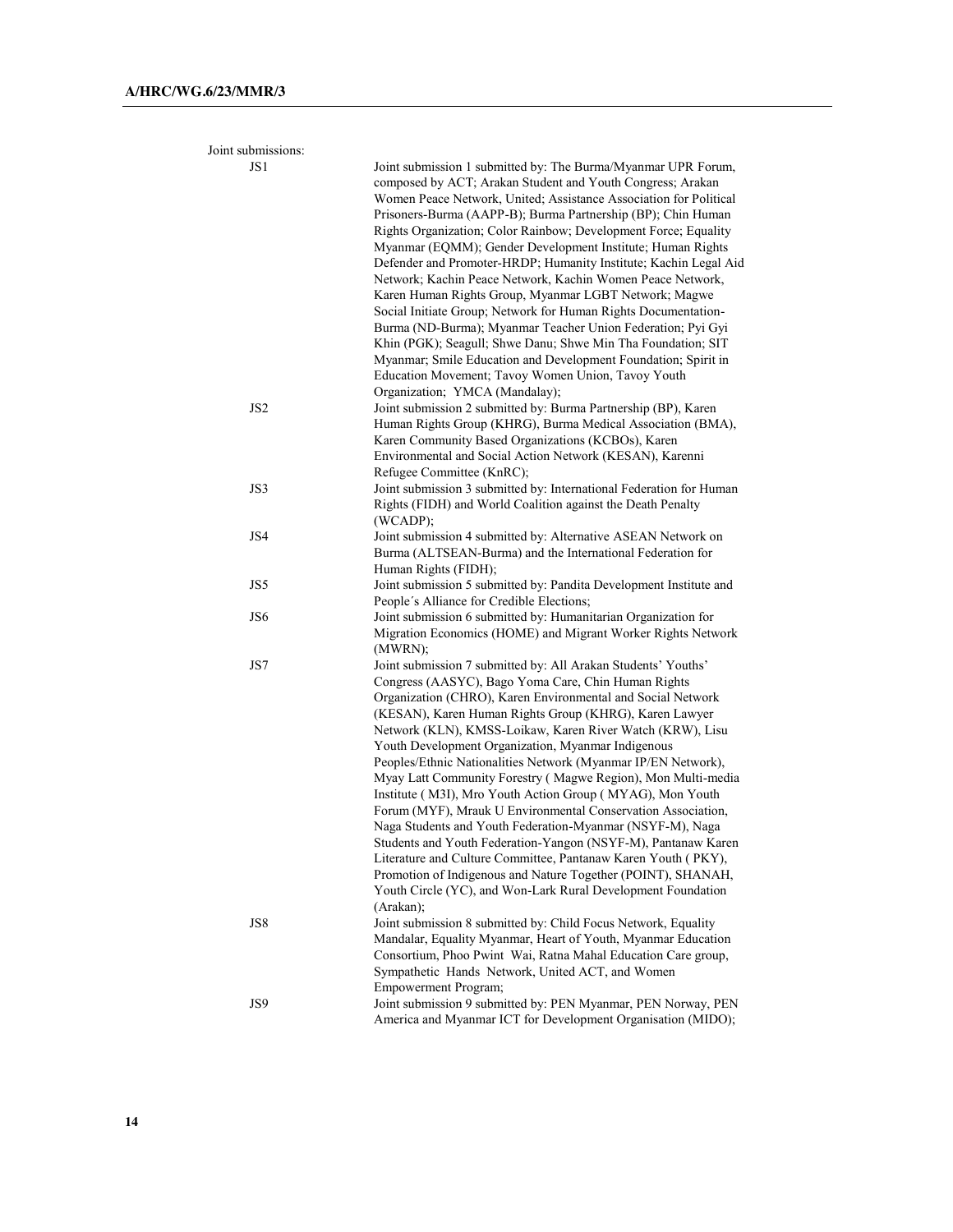|          | <b>JS10</b>                                                                                                   | Joint submission 10 submitted by: Women's League of Burman<br>(WLB) consisting of Burmese Women's Union, Kachin Women's<br>Association Thailand, Karen Women's Organization, Karenni<br>National Women's Organization, Kayan Women's Organization, Kuki<br>Women's Human Rights Organization, Lahu Women's Organization,                                                                                                                                                                                        |  |  |
|----------|---------------------------------------------------------------------------------------------------------------|-----------------------------------------------------------------------------------------------------------------------------------------------------------------------------------------------------------------------------------------------------------------------------------------------------------------------------------------------------------------------------------------------------------------------------------------------------------------------------------------------------------------|--|--|
|          |                                                                                                               | Palaung Women's Organization, Pa-O Women's Union, Rakhaing<br>Women's Union, Shan Women's Action Network, Tavoy Women's<br>Union and Women's Rights & Welfare Association of Burma;                                                                                                                                                                                                                                                                                                                             |  |  |
|          | JS11                                                                                                          | Joint submission 11 submitted by: ARTICLE 19, Myanmar<br>Independent Living Initiative, and Myanmar Trade Union Federation;                                                                                                                                                                                                                                                                                                                                                                                     |  |  |
|          | JS12                                                                                                          | Joint submission 12 submitted by: ARTICLE 19, Myanmar<br>Journalists' Association (MJA), Myanmar Journalists' Network                                                                                                                                                                                                                                                                                                                                                                                           |  |  |
|          | JS13                                                                                                          | (MJN), and Myanmar Journalists' Union (MJU);<br>Joint submission 13 submitted by: Global Justice Center, Leitner                                                                                                                                                                                                                                                                                                                                                                                                |  |  |
|          | JS14                                                                                                          | Center for International Law and Justice;<br>Joint submission 14 submitted by: Caritas Internationalis, The                                                                                                                                                                                                                                                                                                                                                                                                     |  |  |
|          |                                                                                                               | Congregation of Our Lady of Charity of the Good Shepeherd,<br>Dominican for Justice and Peace, Franciscans International, Pax<br>Romana and Other local organizations: Community Agency for Rural<br>Development (CAD); JMC Innlay; Justice and Peace Commission -<br>Myanmar; KMSS - Caritas Myanmar; Kristina Company Myanmar;<br>MEWA; Myanmar Maritime Workers' Federation (MMWF); Pa-Oh<br>Youth Organization (PYO); Religions for Peace - Myanmar (RfP-M);<br>Smile Education and Development Foundation; |  |  |
|          | National human rights institution(s):                                                                         |                                                                                                                                                                                                                                                                                                                                                                                                                                                                                                                 |  |  |
|          | <b>MNHRC</b>                                                                                                  | Myanmar National Human Rights Commission, Yangon (Myanmar).                                                                                                                                                                                                                                                                                                                                                                                                                                                     |  |  |
|          | $^{2}$ AI, p. 6. / ERT, para. 3. / FLD, para. 25. / KHRG, para. 13. / MNHRC, para. 6. / ODVV, para. 20. /     |                                                                                                                                                                                                                                                                                                                                                                                                                                                                                                                 |  |  |
|          | JS1, p. 15. / JS2, para. 6. / JS3, p. 3. / JS4, paras. 5-6 / JS9, para. 7. / JS11, para. 4. / JS12, para. 5.  |                                                                                                                                                                                                                                                                                                                                                                                                                                                                                                                 |  |  |
|          | $3$ IHRB, p. 7.                                                                                               |                                                                                                                                                                                                                                                                                                                                                                                                                                                                                                                 |  |  |
|          | <sup>4</sup> Convention on the Prohibition of the Use, Stockpiling, Production and Transfer of Anti-Personnel |                                                                                                                                                                                                                                                                                                                                                                                                                                                                                                                 |  |  |
|          | Mines and on Their Destruction.<br><sup>5</sup> KHRG, para. 19. / JS1. P. 11. See also JS2, p. 7              |                                                                                                                                                                                                                                                                                                                                                                                                                                                                                                                 |  |  |
|          | $6$ ALRC, para. 11.                                                                                           |                                                                                                                                                                                                                                                                                                                                                                                                                                                                                                                 |  |  |
| 7        | JS5, para. 8. See also JS1, para. 12.                                                                         |                                                                                                                                                                                                                                                                                                                                                                                                                                                                                                                 |  |  |
| 8        | MNHRC, para. 1.                                                                                               |                                                                                                                                                                                                                                                                                                                                                                                                                                                                                                                 |  |  |
| 9        | JS1, para. 24. See also IHRB, p. 6./ JS7, para. 10.                                                           |                                                                                                                                                                                                                                                                                                                                                                                                                                                                                                                 |  |  |
|          |                                                                                                               | <sup>10</sup> JS1, para. 25. / JS4, paras. 52-53. See also WPNA, para. 13. JS10, p. 7.                                                                                                                                                                                                                                                                                                                                                                                                                          |  |  |
|          | <sup>11</sup> JS13, para. 33.                                                                                 |                                                                                                                                                                                                                                                                                                                                                                                                                                                                                                                 |  |  |
|          | $12$ CSW, para. 20.                                                                                           |                                                                                                                                                                                                                                                                                                                                                                                                                                                                                                                 |  |  |
| 14       | <sup>13</sup> ISHR, p. 3. See also JS11, para. 56 ii. / JS12, paras. 6 and 33 ii.                             |                                                                                                                                                                                                                                                                                                                                                                                                                                                                                                                 |  |  |
|          | AI, p. 6. / Fortify, para. 22. / JS2, para. 7. / JS4, para. 7.<br><sup>15</sup> JS10, p. 8. / JS13, para. 41. |                                                                                                                                                                                                                                                                                                                                                                                                                                                                                                                 |  |  |
|          | <sup>16</sup> LWF, para. 17. See also GEN, para. 3./ JS13, para 39.                                           |                                                                                                                                                                                                                                                                                                                                                                                                                                                                                                                 |  |  |
| $17$     | IHRB, p. 5.                                                                                                   |                                                                                                                                                                                                                                                                                                                                                                                                                                                                                                                 |  |  |
| 18       |                                                                                                               | ADF International, paras. 11-15. / AW, p.2./ CSW, para. 4. / GEN, paras. 7-8. / JT, paras. 16 - 17. /                                                                                                                                                                                                                                                                                                                                                                                                           |  |  |
|          |                                                                                                               | ODI, para 9. / SEDF, pp. 2-4. / STPI, pp. 1-3. / UNPO, p. 2. / WPNA, para. 8. / / JS2, paras. 44-48./                                                                                                                                                                                                                                                                                                                                                                                                           |  |  |
| 19       | JS4, para. 32. / JS11, para. 31. / JS13, paras. 13 - 15.                                                      |                                                                                                                                                                                                                                                                                                                                                                                                                                                                                                                 |  |  |
| 20       | AI, p. 3.<br>STPI, para. 2.                                                                                   |                                                                                                                                                                                                                                                                                                                                                                                                                                                                                                                 |  |  |
|          | $21$ ODI, para. 9.                                                                                            |                                                                                                                                                                                                                                                                                                                                                                                                                                                                                                                 |  |  |
| 22       | STPI, para. 3.                                                                                                |                                                                                                                                                                                                                                                                                                                                                                                                                                                                                                                 |  |  |
| 23       | ADF, para. 15.                                                                                                |                                                                                                                                                                                                                                                                                                                                                                                                                                                                                                                 |  |  |
| 24       | STPI, para. 3.                                                                                                |                                                                                                                                                                                                                                                                                                                                                                                                                                                                                                                 |  |  |
| 25<br>26 | SEDF, para. 3. See also AP, para. 18.                                                                         |                                                                                                                                                                                                                                                                                                                                                                                                                                                                                                                 |  |  |
| 27       | SEDF, para. 3. See also STPI, para.3.<br>JT, para. 15.                                                        |                                                                                                                                                                                                                                                                                                                                                                                                                                                                                                                 |  |  |
|          |                                                                                                               |                                                                                                                                                                                                                                                                                                                                                                                                                                                                                                                 |  |  |
|          |                                                                                                               |                                                                                                                                                                                                                                                                                                                                                                                                                                                                                                                 |  |  |
|          |                                                                                                               |                                                                                                                                                                                                                                                                                                                                                                                                                                                                                                                 |  |  |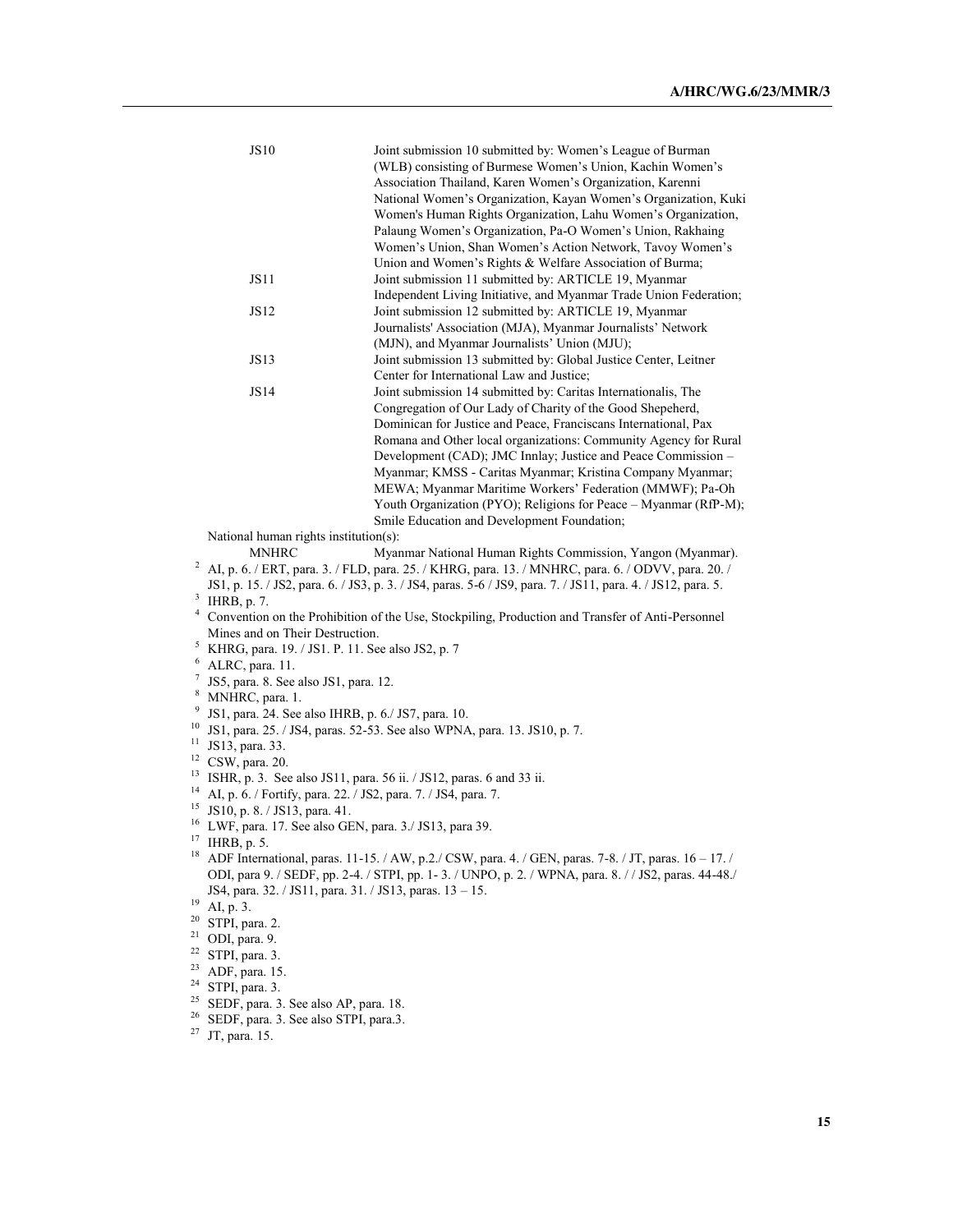- $^{28}$  JS11, para. 35.<br><sup>29</sup> SEDE n 4
- SEDF, p. 4.
- WPNA, para. 5.
- ODVV, para. 15.<br> $32$  LWF, para. 12.
- 
- <sup>33</sup> WPNA, para. 9. See also JS8, section 6).
- KAHRF, paras. 1.2 and 1.3.
- AI, p. 6. / JS3, para. 8.
- KHRG, para. 18.
- JS4, para. 27.
- JS1, para. 27. / JS2, para. 13. / Fortify, para. 3.
- JS4, para. 24.
- JS4, para. 50.
- CIVICUS, para. 3.7.
- AI, p. 4.
- AAPP, p. 6. See also Fortify, para. 18.
- FLD,  $/$  JS8, section 5).
- KHRG, para. 12.
- JS4, paras. 45 and 47. See also AAPP, pp. 3-4.
- AAPP, p. 9.
- $^{48}$  JS4, para. 18. See also JS1, para. 38.<br> $^{49}$  FLD, para. 4.
- 
- 
- $^{50}$  AP, para. 21.<br><sup>51</sup> WPNA, para. 6.
- *Establish and enforce strict legislation criminalizing rape in every context, including marital rape (Portugal),* para. 104, 11, A/HRC/17/9.
- *Ensure that violence against women and girls, including domestic violence and all forms of sexual abuse, constitutes a criminal offence, and that perpetrators are prosecuted and punished (Norway),* para. 104,32, A/HRC/17/9.
- Adopt strict legislation which criminalizes rape in every context and which ensures legal punishment of the perpetrators including those from the police, military and other authorities (Hungary), para. 104.36, A/HRC/17/9.
- *Conduct an investigation, bring perpetrators to justice and provide reparation to the victims of sexual*
- *violence involving members of the armed forces (Brazil),* para. 104.39, A/HRC/17/9. *Further strengthen its national machinery to ensure gender equality (Azerbaijan),* para. 105.3, A/HRC/17/9.<br>57 Adopt effective measures to fight violence against women (Slovenia), para. 105.8, A/HRC/17/9.
- 
- <sup>58</sup> Increase its efforts to prevent and combat violence against women and human trafficking and adopt a *National Plan of Action for the advancement of the human rights of women (Iran),* para. 105.10, A/HRC/17/9.
- MNHRC, para. 10.
- CSW, para. 23.
- <sup>61</sup> UHLS, para. 4.<br><sup>62</sup> GEN, para. 7.<br><sup>63</sup> AW, p. 2.
- 
- 
- <sup>64</sup> LWF, para. 20. / UHLS, para. 13.<br><sup>65</sup> GIEACPC, p. 1.
- 
- $<sup>66</sup>$  GIEACPC, p. 2. See also JS8, p. 2.</sup>
- 
- IHRB, p. 4.<br> $68$  ODVV, para. 9.
- JS8, section 4).
- JS14, para. 31.
- JS14, paras. 29-30.
- JS8, section 2).
- JS6, para. 22.
-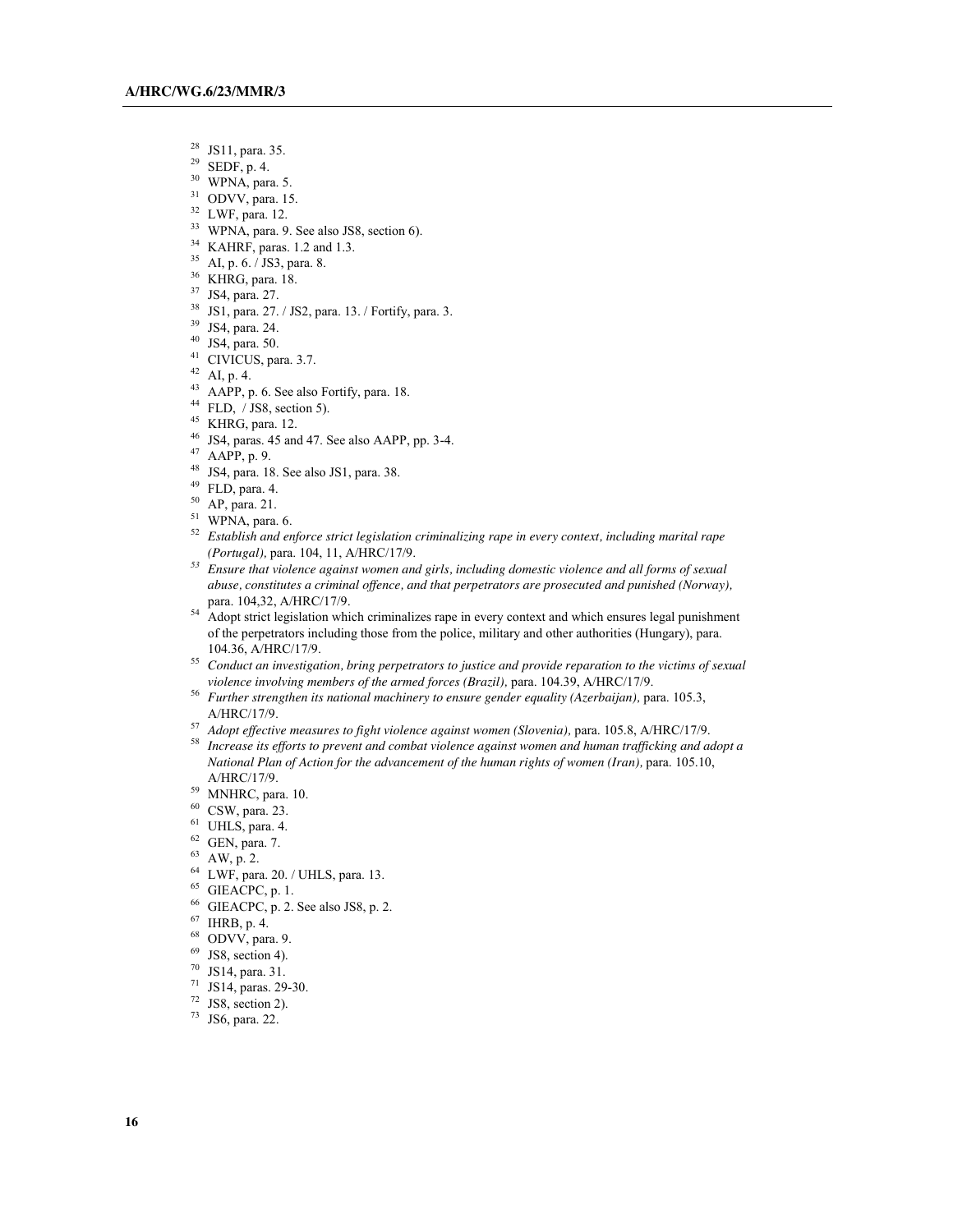- *Ensure the independence and impartiality of the judiciary and guarantee due process of law (Italy),* para. 104.37, A/HRC/17/9.
- ALRC, para. 14c. See also JS1, paras. 5, 6, and 10.
- ICJ, para. 8.
- ICJ, para. 9. See also JS1, paras. 7. And 10.
- ICJ, para. 12. See also IBAHRI, para. 3.7.
- IBAHRI, para. 3.7.
- <sup>80</sup> IBAHRI, para. 3.11.<br><sup>81</sup> ALRC, para. 13.
- 
- 82 ICJ, paras. 34-36.
- JS9, para. 38. See also AI, p. 4. / FLD, para. 1.
- IHRC, paras. 3- 4.
- JS13, para. 19. See also JS4, para. 39.
- JS13, paras. 20-21.
- JS10, p. 3. See also JS13, paras. 21-22.
- <sup>88</sup> CHRO, paras. 5 and 8.<br><sup>89</sup> AI, p. 5.
- 
- KHRG, para. 20.
- $^{91}$  JS10, p. 10.<br> $^{92}$  JS1, pere 12
- $\frac{92}{93}$  JS1, para. 13.<br>  $\frac{93}{94}$  PI, para. 14.<br>
PI paras. 28-2
- 
- <sup>94</sup> PI, paras. 28-30.<br><sup>95</sup> PI, para. 31.<br><sup>96</sup> WPNA para. 7
- 
- $^{96}$  WPNA, para. 7.<br> $^{97}$  AP para. 29
- 
- 
- 
- 97 AP, para. 29.<br>
98 FLD, para. 3.<br>
99 AP, para. 20.<br>
100 SEDF, p. 6. See also CSW, para. 9.
- UNPO, p. 3. See also ODI, paras. 11-17.
- CHRO, para. 20.
- ADF, para. 11.
- ADF, para.13.
- $^{105}$  JS9, paras. 11 and 13.<br> $^{106}$  JS9, para. 16.
- 
- <sup>107</sup> JS9, para. 17. See also JS4, para. 12. / JS12, para. 26.
- JS12, para 23. See also JS4, para. 12. / JS9, paras. 19-22.
- JS11, paras. 50-53.
- <sup>110</sup> CIVICUS, para. 2.1. See also FLD, para. 6. / JS, para. 17.
- CIVICUS, para. 2.2. See also FLD, para. 7. / JS1, para. 17.
- JS11, para. 18. See also JS1, para. 16.
- AAPP, p. 3. See also CIVICUS, paras. 3.3. and 3.6. / FLD, para. 6.
- ISHR, p. 3. See also JS9, p. 14.
- <sup>115</sup> JT, paras. 5-6.<br><sup>116</sup> AI, p. 4.
- 
- AP, para. 15. See also WPNA, para. 16. / JS5, para. 7.
- JS5, para. 7.
- *Take legislative and practical steps to ensure a political process and elections that are free and democratic (Austria),* para. 105.1, A/HRC/17/9.
- <sup>120</sup> MNHRC, para. 8.
- $^{121}$  JS13, paras. 35 and 37.<br><sup>122</sup> GEN, para. 4.
- 
- IHRB, p. 6. See also JS1, para.36.
- JS14, para. 33.
- UNPO, p. 2. / ODI, para. 13.
- ODI, para. 13.